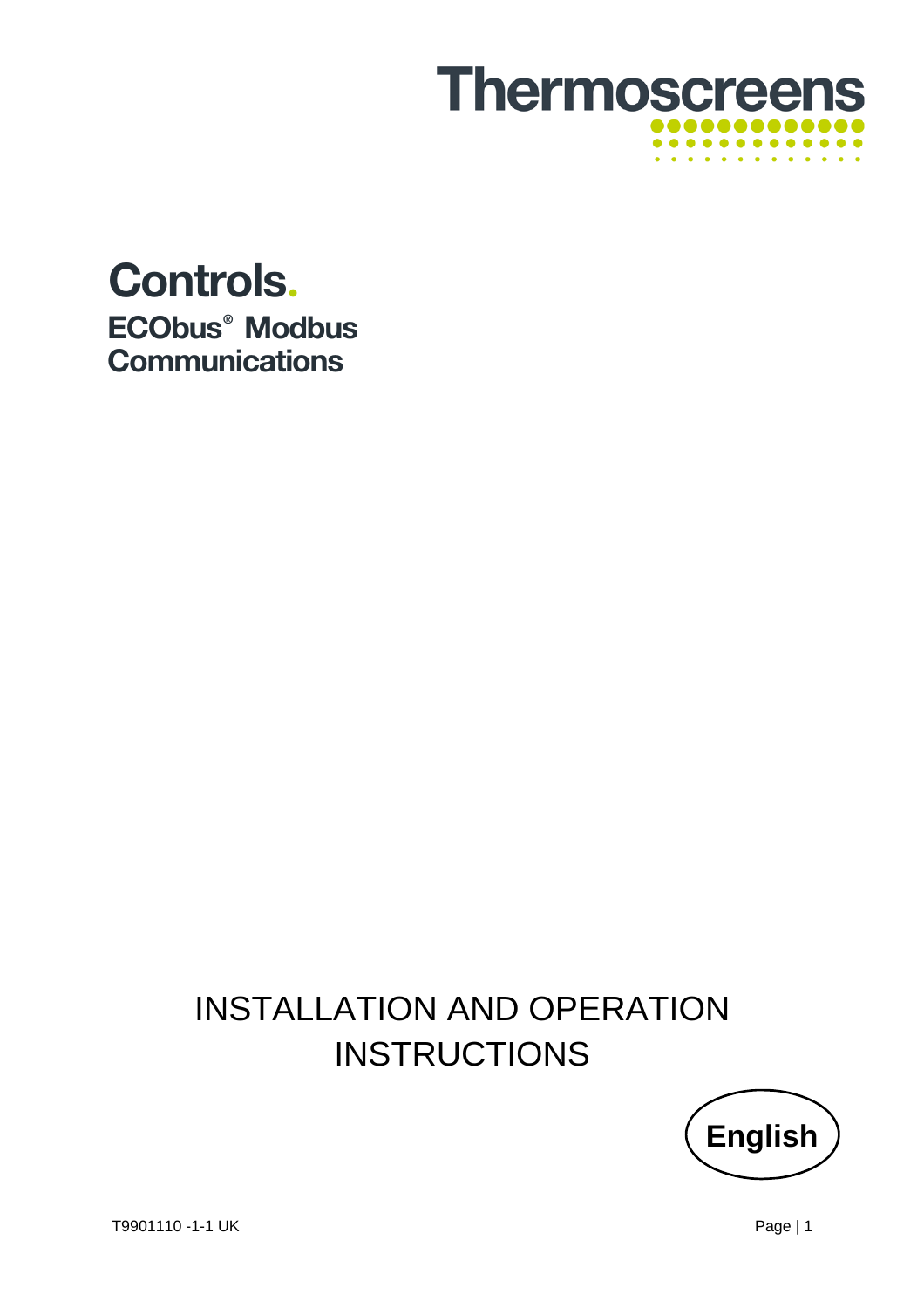#### **CONTENTS**  $\mathbf{1}$

|    | 2.1 |  |
|----|-----|--|
|    | 2.2 |  |
|    | 2.3 |  |
| 3. |     |  |
| 4. |     |  |
|    | 4.1 |  |
|    | 4.2 |  |
|    | 4.3 |  |
|    |     |  |
|    |     |  |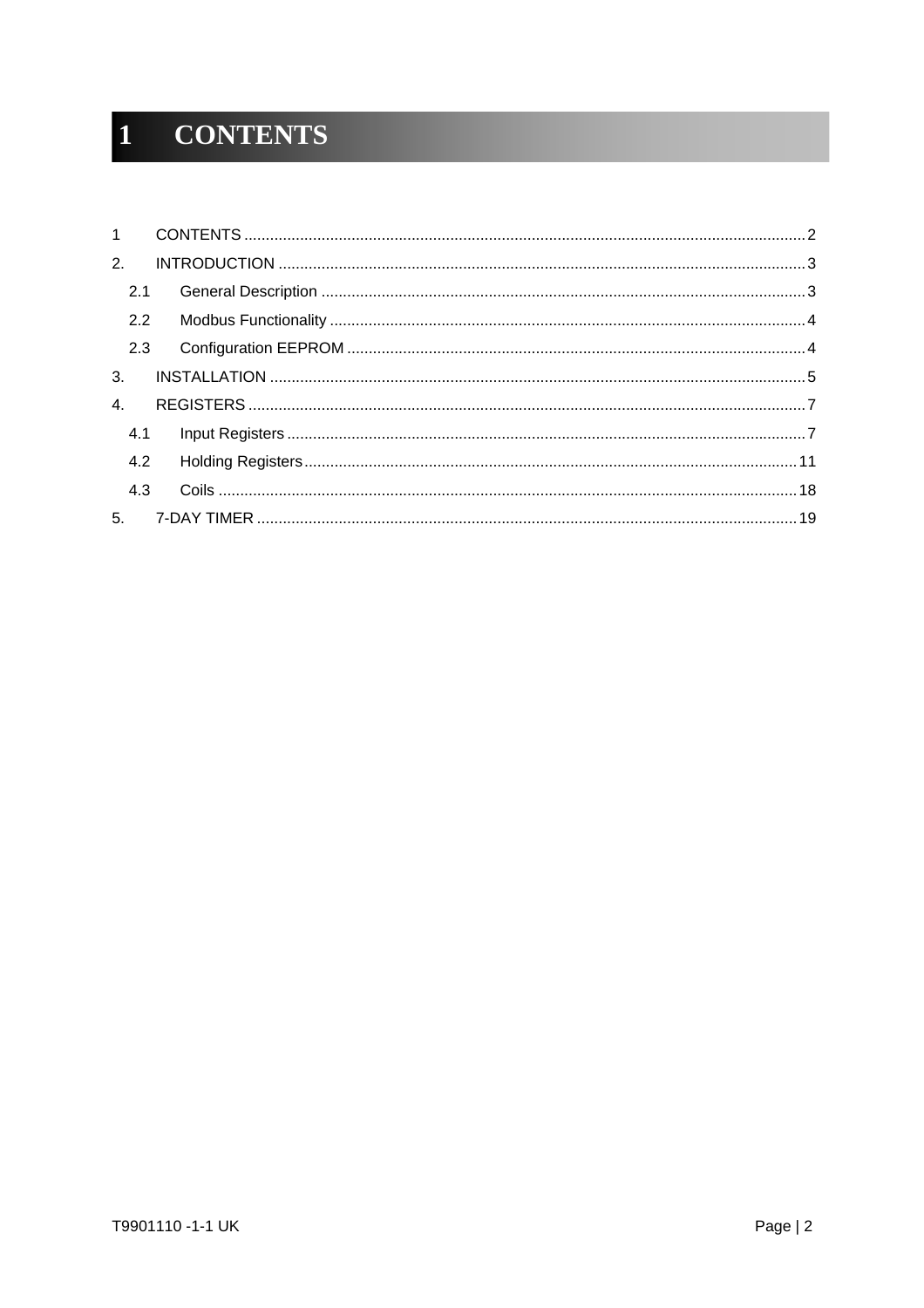### **2. INTRODUCTION**

### **2.1 General Description**

Modbus is a serial communications protocol that may be used with v9 Ecopower PCB to connect a supervisory computer to a remote terminal unit (RTU). Modbus Slave data management system, refer to Figure 1 below, can then be used to manage and control data.



**Figure 1: Modbus Slave Gateway, with slave(s) on the serial side** 

The Modbus Slave gateway connects to Modbus Master running at 9600 baud rate using ECObus<sup>®</sup> monitoring and configuration software. The ECObus® software communicates via a USB to RS-485 serial converter interface adaptor. We suggest adaptors with FTDI (Future Technology Devices International) chipsets are used, this cable is USB powered and USB 2.0 full speed compatible.

By default, the controller is configured to Modbus address 200. Where multiple Thermoscreens devices are used, the Modbus addresses must be modified so that each device has a unique address. This is most easily achieved by connecting each controller (one at a time) to laptop or PC running ECObus® software and modifying the Modbus address registers.

Multiple air curtains may be linked using RJ control cable with the master Ecopower PCB DIP switch setting of DIP3 to ON. Installing a single Modbus interface in the master will allow control of a string of air curtains. However, for this type of arrangement, it is not possible to monitor the state of slave units, other than a combine fault register.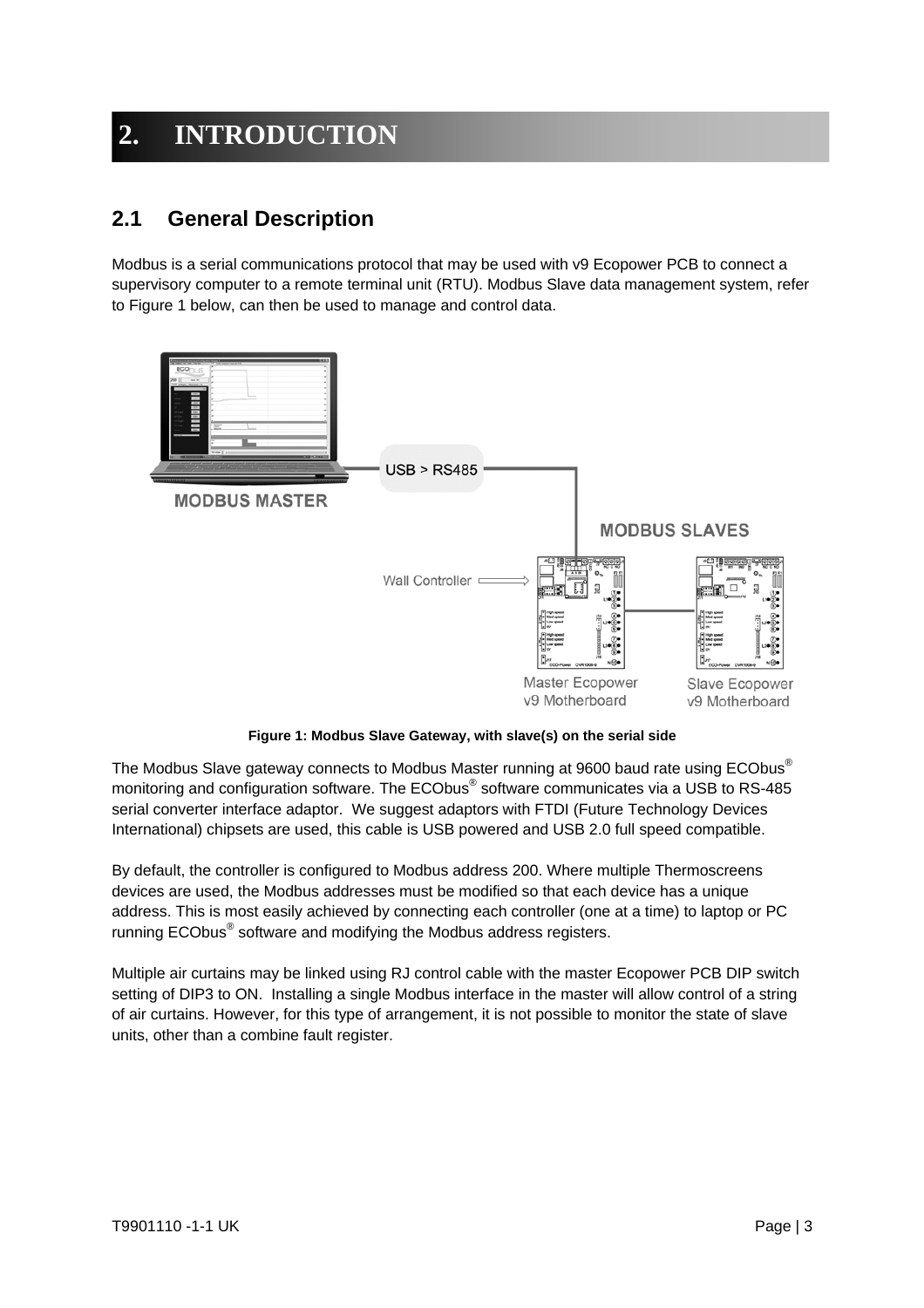### **2.2 Modbus Functionality**

Modbus functionality

The Modbus interface allows the following functionality

- 1) Monitoring of current heating Power and fan levels
- 2) Monitoring of local fault code
- 3) Monitoring combined fault for multiple connected controllers
- 4) Live Modbus control of on/off, auto/manual, heat and fan levels
- 5) Live Modbus control of an auxiliary/fault/status relay.
- 6) Lockout of wall controller buttons
- 7) Read of the controller software version
- 8) Read of the fan runtime and over temperature trip counts for that controller.
- 9) Modification of Modbus baud and address. \*
- 10) Configuration of temperature offset for special environments \*
- 11) Configuration of custom temperature profile for weather compensation \*
- 11) Configuration of special input modes, temperature thresholds and response times \*
- 12) Configuration of custom door switch operation (times/heat levels) \*

\* requires installation of configuration 24LC32A EEPROM (Electrically Erasable Programmable Read Only Memory)

### **2.3 Configuration EEPROM**

Fitting a configuration EEPROM (24LC32A RS Components 454-416) allows permanent changes to holding registers +20 onwards, controlling Modbus baud rate and address, times, temperature profiles and special input modes.

Without an EEPROM fitted, Modbus functional is limited to monitoring and control using the first 10 holding register.

The 24LC32A EEPROM is fitted to the 8-pin DIL socket on the v9 Ecopower PCB, refer to Figure 2. The EEPROM must be correctly orientated with all pins aligned and fitted to 8-pin DIL socket.



**Figure 2: EEPROM Location on v9 Ecopower PCB**

The EEPROM is fitted in a DIL socket, so that in the rare event of v9 Ecopower PCB replacement, the EEPROM may be refitted in the replacement board so custom settings are not lost.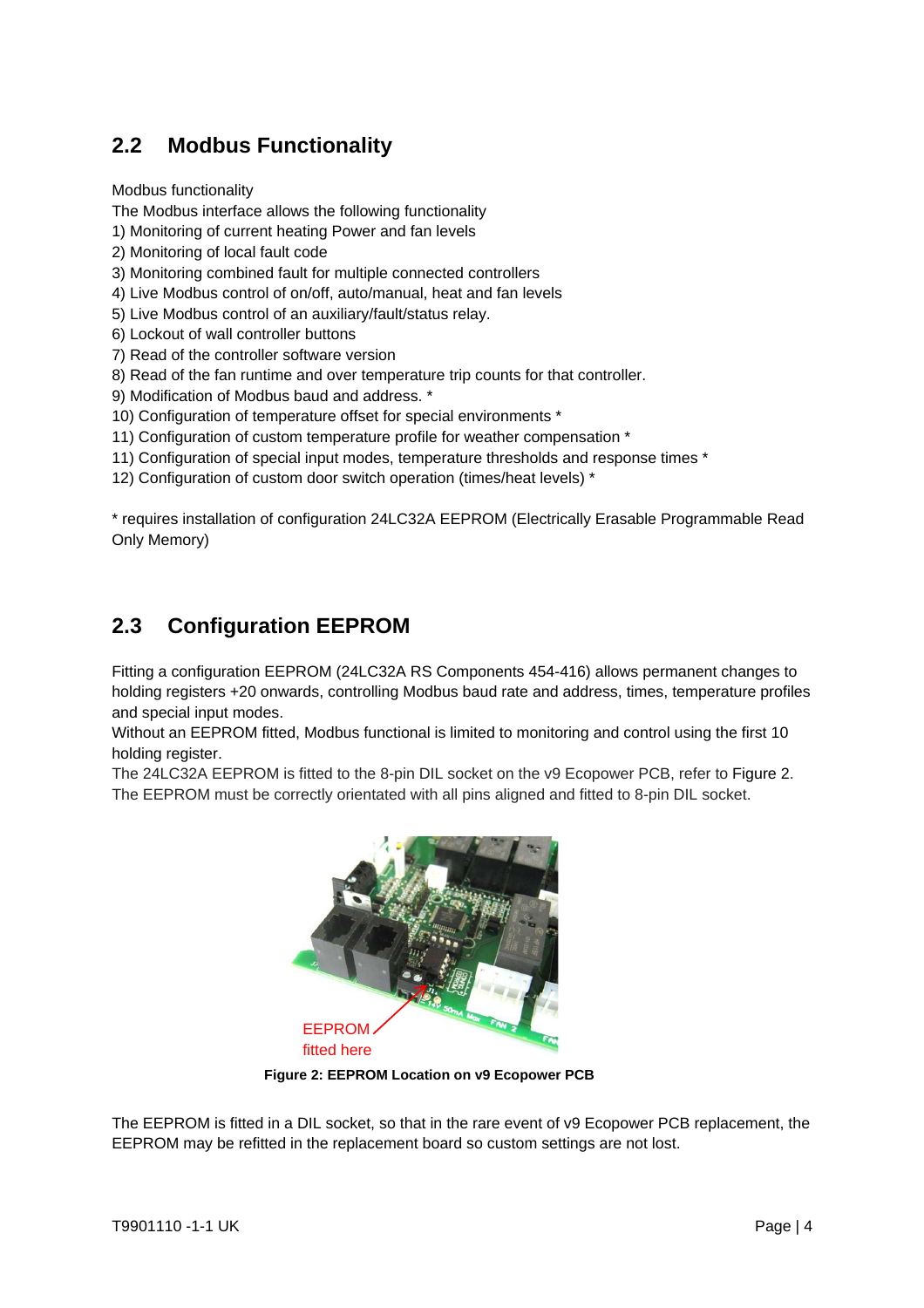## **3. INSTALLATION**

ECObus<sup>®</sup> application software requires Microsoft Windows XP, Vista, Windows 7 or Windows 8 operating system. To download the exclusive  $ECObus^{\circledast}$  monitoring and configuration software, open the web address hyperlink http://thermoscreens.innovodesign.co.uk

Access account by typing Customer details as **'thermoscreens'** and password as **'curtain'**.

Select to download ECObus®, launch and follow instruction on screen to set-up and install the application software.

For Modbus communication, additional hardware components required are Modbus interface board T7263627 and a USB to RS-485 serial convertor adaptor cable. Modbus interface board is available from Thermoscreens. We recommend only adaptors with FTDI chipsets, such as RS Components 730-0164, are used.

Connect black wire from RS-485 adaptor to OV terminal on Modbus board. Follow up and connect the orange and yellow wires to terminals A and B respectively. Adaptor wires Red, Brown and Green wires are not required and can be trimmed.

For all but the shortest run, cable connections should use screened twisted pair cable (similar to R.S. 749-1627) connecting A-A, B-B and the screen to the 0V connection at both ends.



**Figure 3**



**Figure 4**

The Modbus interface board T7263627 is connected to a 5-pin jumper J12 and 6-pin jumper J9 on v9 Ecopower PCB. Note location of jumper pins and fixing holes as detailed in Figure 5.



**Figure 5**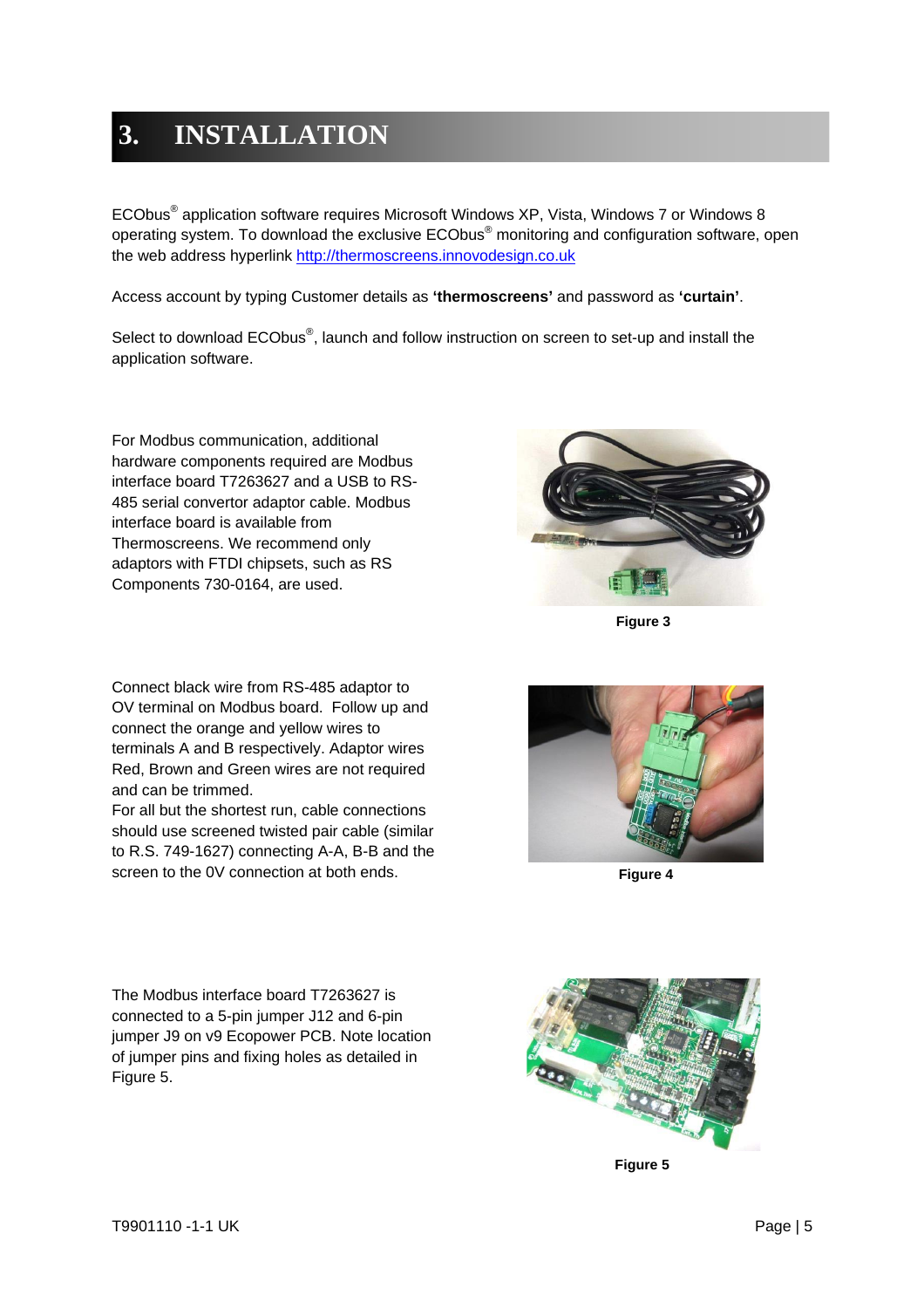Align the Modbus board locking clips, fitted at the bottom of the two nylon mounting pillars, with two fixing holes on Ecopower PCB, refer to Figure 6. Ensure the connectors on the Modbus board are correctly fitted to jumper pins.



**Figure 6**

Refer to top view of Modbus interface board.





**Figure 7**



**Figure 8**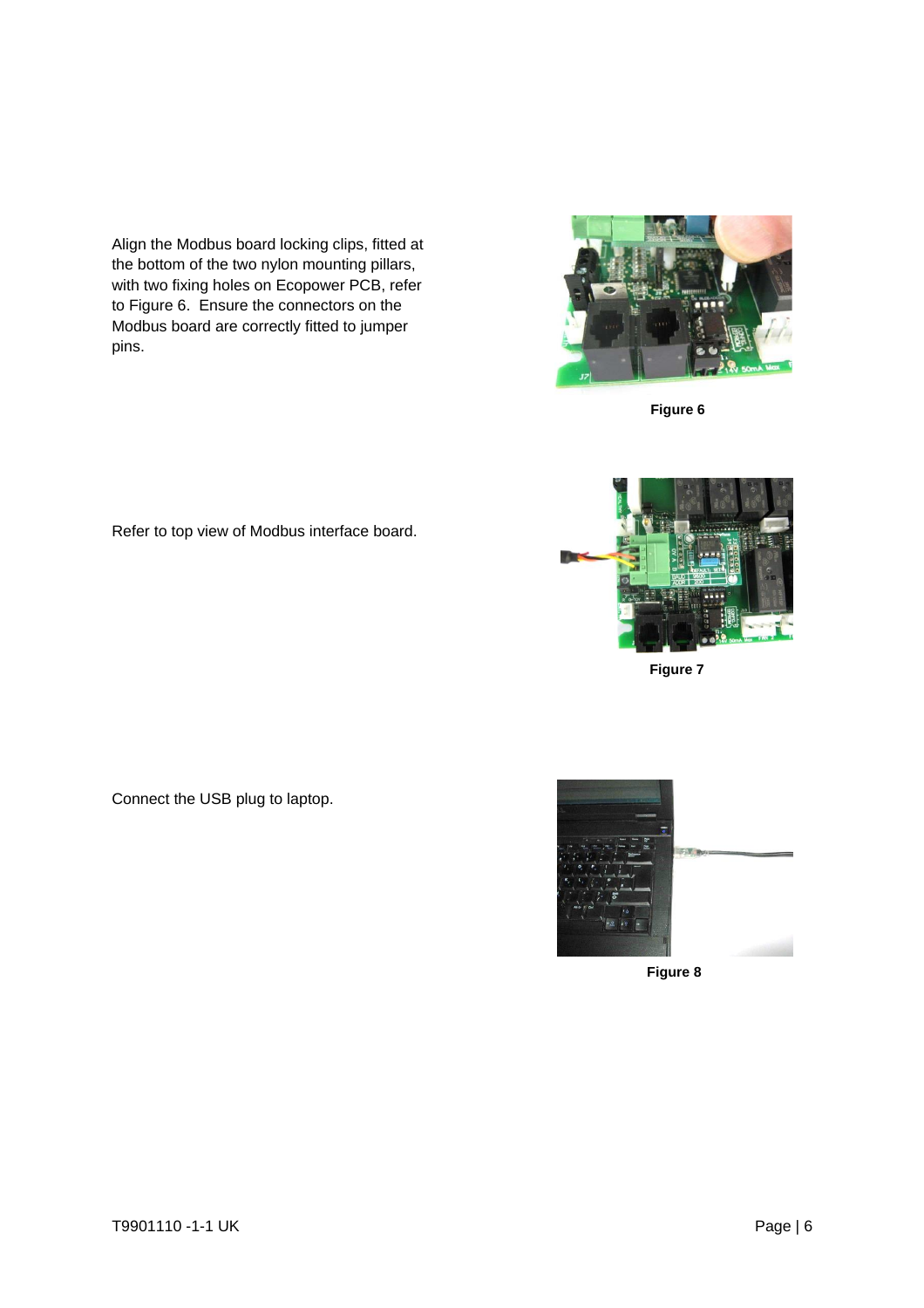### **4. REGISTERS**

### **4.1 Input Registers**

Input registers are read-only. Access to the wall controller, temperatures and power level are provided, using Modbus command 4.

| (30001) | Flags In     | Current setting of wall controller :                    |
|---------|--------------|---------------------------------------------------------|
| $+0$    |              | 8-bit binary value                                      |
|         |              | 1 On/Off                                                |
|         |              | $\star$<br>2                                            |
|         |              | $\overline{4}$<br>$^{\star}$                            |
|         |              | 8<br>$\star$                                            |
|         |              | 16<br>Restart on power up $-$ wall controller dipswitch |
|         |              | 32 Auto                                                 |
|         |              | 64 Stop fan on cold - wall controller dipswitch         |
|         |              | 128 Don't blow cold- wall controller dipswitch          |
|         |              | * Internal use only.                                    |
|         |              | See also +4.                                            |
| $+1$    | Heat In      | Heat set by user at wall controller.                    |
|         |              | In auto (thermostatic) mode                             |
|         |              | 0 Cold                                                  |
|         |              |                                                         |
|         |              |                                                         |
|         |              | 224 Hottest                                             |
|         |              | In manual mode                                          |
|         |              | 0 Cold                                                  |
|         |              | 128 Half Heat                                           |
|         |              | 255 Full Heat                                           |
|         |              |                                                         |
|         |              | Not valid in weather compensation mode.                 |
| $+2$    | $Fan$ In     | From wall controller                                    |
|         |              | 0 Stop                                                  |
|         |              | 64 Low fan speed                                        |
|         |              | Mid fan speed<br>128                                    |
|         |              | 192 High fan speed                                      |
| $+3$    | $Sparse(+3)$ | Internal use                                            |
| $+4$    | Flags        | Operational state from wall controller or Modbus        |
|         |              | 8-bit binary value                                      |
|         |              | 1 On/Off                                                |
|         |              | $^\star$<br>2                                           |
|         |              | *<br>4                                                  |
|         |              | 8<br>*                                                  |
|         |              | 16<br>Restart on power up - wall controller dipswitch   |
|         |              | 32<br>Auto                                              |
|         |              | Stop fan on cold - wall controller dipswitch<br>64      |
|         |              | Don't blow cold- wall controller dipswitch<br>128       |
|         |              | * Internal use only.                                    |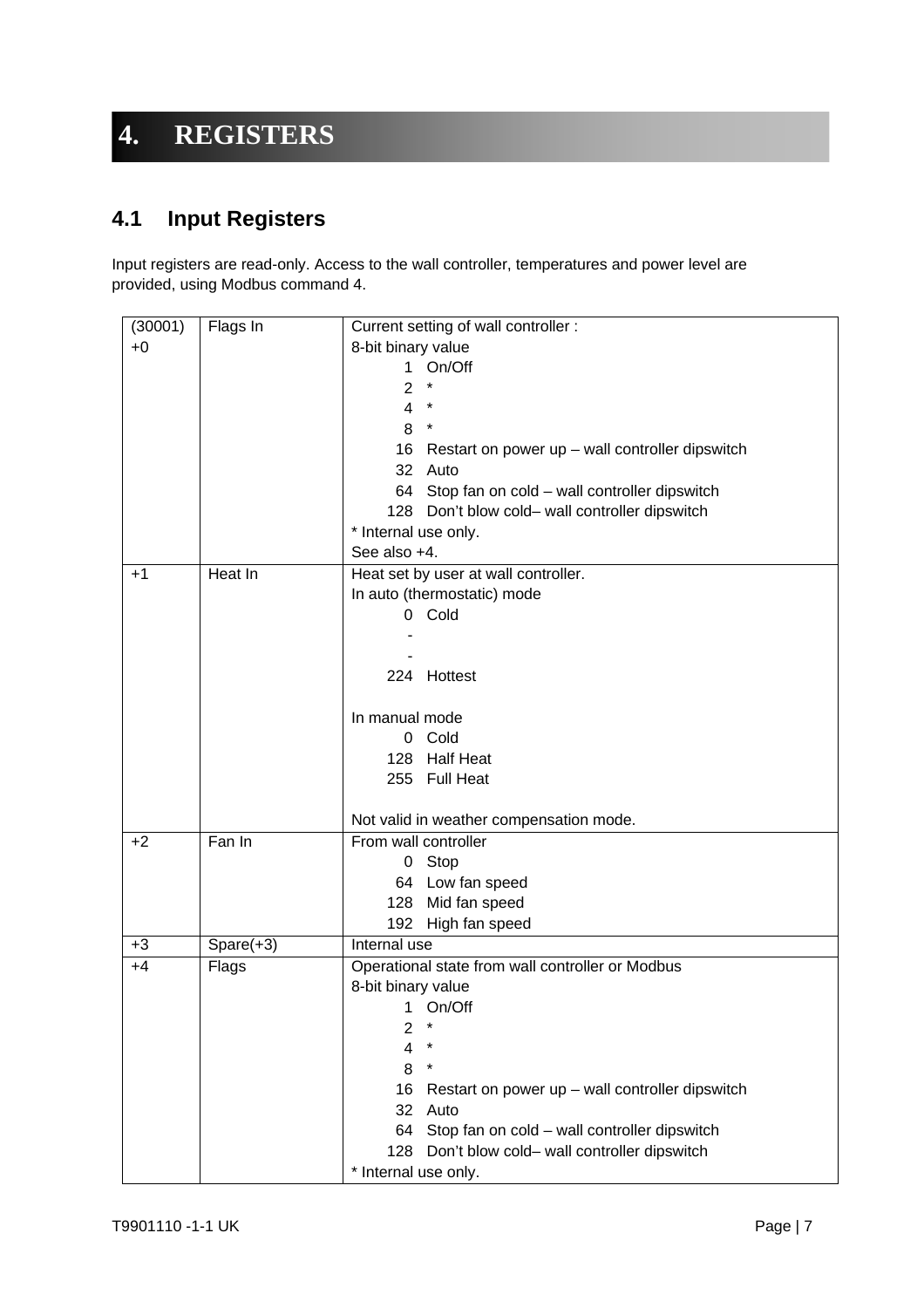| $+5$ | Heat                 | Output electrical heat.                                               |
|------|----------------------|-----------------------------------------------------------------------|
|      |                      | Controllers with off/half/full output                                 |
|      |                      | 0 Cold                                                                |
|      |                      | 64 Half heat                                                          |
|      |                      | 192 Full heat                                                         |
|      |                      | Controller with proportion heating control will return a proportional |
|      |                      | value from 0 (cold) to 255 (100%).                                    |
| +6   | Fan                  | Fan speed output                                                      |
|      |                      | 0 Stop                                                                |
|      |                      | 64 Low fan speed                                                      |
|      |                      | 128 Mid fan speed                                                     |
|      |                      | 192 High fan speed                                                    |
| $+7$ | <b>Status</b>        | Binary value, combination of the following                            |
|      |                      | 1 Actual Temperature (AT) is from wall controller                     |
|      |                      | External Temperature XT overridden<br>2                               |
|      |                      | IN0 is overridden<br>4                                                |
|      |                      | IN1 is overridden<br>8                                                |
|      |                      | $16 -$                                                                |
|      |                      | $32 -$                                                                |
|      |                      | 64 -                                                                  |
|      |                      | $128 -$                                                               |
|      |                      | 256 BMS jumper is 0-10V proportional mode                             |
|      |                      | 512 Leaving air thermistor sensor is fitted                           |
|      |                      | 1024 Leaving air temperature is controlled                            |
|      |                      | 2048 Heat relay 1                                                     |
|      |                      | 4096 Heat relay 2                                                     |
|      |                      | 8192 Prevent cold blow                                                |
|      |                      | 16384<br>Closing water valve on power up                              |
|      |                      | 32768                                                                 |
| $+8$ | <b>Dipswitches</b>   | This register is a decoding of the dipswitches and options.           |
|      |                      | 10 bit binary value - sum of :                                        |
|      |                      | 1<br>Interlock                                                        |
|      |                      | 2<br>No run-on                                                        |
|      |                      | 4<br>Master                                                           |
|      |                      | In0 only inhibits heat in auto, for switched thermostat<br>8          |
|      |                      | Fan is proportional control<br>16                                     |
|      |                      | Heat is proportional control<br>32                                    |
|      |                      | Heat control is a water valve<br>64                                   |
|      |                      | 128                                                                   |
|      |                      | 256<br>Interlock heat and fan 23                                      |
|      |                      | 512<br>Weather compensation                                           |
|      |                      | With all dipswitches off, this register will read zero.               |
| $+9$ | <b>Global Faults</b> | Combined fault code from the local controller and any daisy-chained   |
|      |                      | controller. Remote faults may take up to 60 seconds to clear.         |
|      |                      |                                                                       |
|      |                      | 10 bit binary value - sum of :                                        |
|      |                      | Low volts<br>1                                                        |
|      |                      | $\overline{2}$<br>Low volts, no fan                                   |
|      |                      | 4<br>Overheat safety cut-out has operated, needs reset                |
|      |                      | Reserved<br>8                                                         |
|      |                      | On-board thermistor<br>16                                             |
|      |                      | 32<br><b>Communications timeout</b>                                   |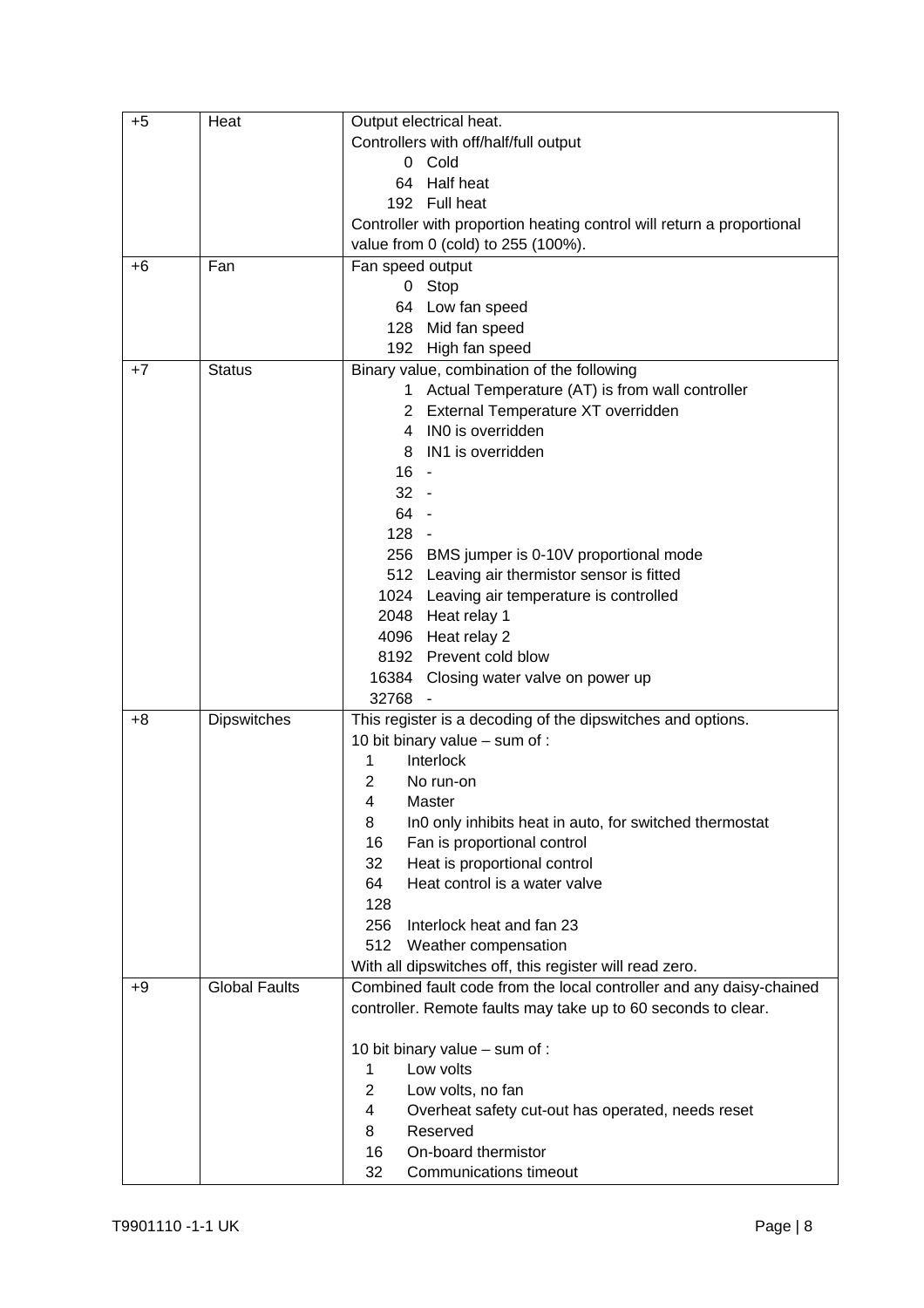|       |                  | <b>External thermistor</b><br>64                                         |
|-------|------------------|--------------------------------------------------------------------------|
|       |                  | Overheat safety cut-out open 'now'<br>128                                |
|       |                  | Configuration parameters invalid<br>256                                  |
|       |                  | 512<br>Fan Proving                                                       |
| $+10$ | Actual           | Simple thermostat mode only                                              |
|       | Temperature      | Calculate temperature in °C                                              |
|       | (AT)             | $T = (85 + X)/11.4$                                                      |
|       |                  | Increasingly inaccurate beyond 15°C - 25°C.                              |
| $+11$ | Desired          | Simple thermostat mode only - Desired temperature set at the wall        |
|       | Temperature      | controller, and compared to AT (see +10)                                 |
|       | (DT)             | In Auto mode, calculate temperature in °C                                |
|       |                  | $T = (85 + X)/11.4$                                                      |
| $+12$ | NTC1             | On-board thermistor                                                      |
|       |                  | Value 0-1023.                                                            |
| $+13$ | NTC <sub>2</sub> | Thermistor (Ext Th.) connected to J5.                                    |
|       |                  | In weather compensation modes, the outside temperature sensor is         |
|       |                  | connected here, otherwise used for ambient temperature.                  |
|       |                  | Value 0 - 1023.                                                          |
| $+14$ | 24 Volts         | Internal 24 Volt rail, a very low value indicates the protective thermal |
|       |                  | over temperature trip has operated.                                      |
|       |                  | $424$ = approximate 24.0V.                                               |
| $+15$ | IN <sub>0</sub>  | IN0 value : Normally resistive input inhibit mode                        |
|       |                  | Measures resistance or 0-10V voltage depending on jumper.                |
|       |                  | Resistive mode : Short circuit gives low value (run)                     |
|       |                  | Resistive mode: Open circuit gives ~56000 (inhibit)                      |
|       |                  |                                                                          |
|       |                  | 0-10V mode: 4191 counts / volt, heat control.                            |
| $+16$ | IN <sub>1</sub>  | IN1 value: Normally resistive input door switch input.                   |
|       |                  | Measures resistance or 0-10V voltage depending on jumper.                |
|       |                  | Resistive mode: Short circuit gives low value (door closed)              |
|       |                  | Resistive mode: Open circuit gives ~56000 (run)                          |
|       |                  |                                                                          |
|       |                  | 0-10V mode: 4191 counts/volt, normally fan control.                      |
| $+17$ | Thermistor       | Approximate calculation with 100k thermistor                             |
|       | (Leaving Air     | $T = 72.133 - X * 0.0014$                                                |
|       | Temperature)     | $>65000$ = not fitted.                                                   |
| $+18$ | Outside          | For weather compensation modes only                                      |
|       |                  | 16bit filtered value from NTC2 sensor on J5 or overridden by             |
|       |                  | Modbus. Temperature in degrees C.                                        |
|       |                  | $T = 276.98 - 24.98 * LN(X)$                                             |
| $+19$ | <b>EEPROM</b>    | Optional configuration EEPROM status.                                    |
|       |                  | Normally, with no EEPROM fitted, returns zero.                           |
|       |                  |                                                                          |
|       |                  | 8 bit binary representing configuration EEPROM, sum of :                 |
|       |                  | 1 present                                                                |
|       |                  | failed<br>2                                                              |
|       |                  | 4 corrupt                                                                |
|       |                  | blank<br>8                                                               |
|       |                  | has header<br>16                                                         |
|       |                  | 32 reserved eeprom2                                                      |
|       |                  | reserved RTC<br>64                                                       |
|       |                  | undefined<br>128                                                         |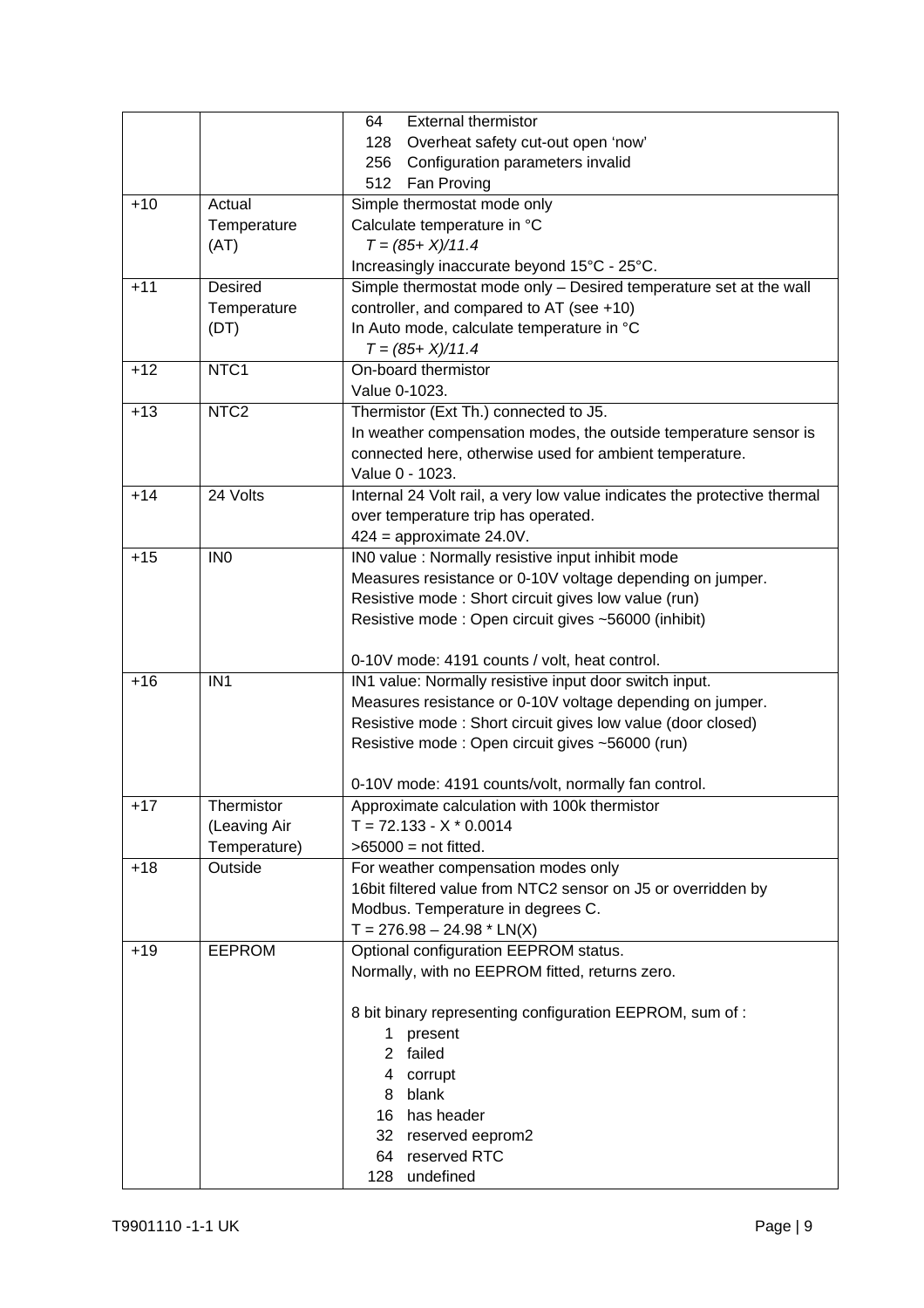| $+20$ | <b>Inhibit State</b> | State from IN0 inhibit input and Modbus inhibit register               |
|-------|----------------------|------------------------------------------------------------------------|
|       |                      | $0 =$ inhibit heat and fan                                             |
|       |                      | $1 =$ inhibit heat                                                     |
|       |                      | $2 = normal$                                                           |
| $+21$ | Leaving air          | Approximate calculation                                                |
|       | temperature          | $T = 72.133 - X * 0.0014$                                              |
|       | target               |                                                                        |
| $+22$ | Integral             | Internal use only. Calculated integral actual temperature used in      |
|       |                      | P.I.D. control. Not valid for weather compensation.                    |
| $+23$ | Power                | For proportional electrical heat control, value represents power level |
|       |                      | from 0 (0%) to 65535 (100%).                                           |
| $+24$ | <b>Water Valve</b>   | Water valve target position                                            |
|       | Target               | Runtime = $X * 10mS$                                                   |
| $+25$ | <b>Water Valve</b>   | Water valve actual position                                            |
|       | Actual               | Runtime = $X * 10mS$                                                   |
| $+26$ | Spare                | Reserved                                                               |
| $+27$ | Local Fault          | Fault code from this controller.                                       |
|       |                      | 10 bit binary value - sum of :                                         |
|       |                      | Low volts<br>1                                                         |
|       |                      | $\overline{2}$<br>Low volts, no fan                                    |
|       |                      | 4<br>Overheat safety cut-out has operated, needs reset                 |
|       |                      | 8                                                                      |
|       |                      | On-board thermistor<br>16                                              |
|       |                      | 32<br>Communications timeout                                           |
|       |                      | 64<br><b>External thermistor</b>                                       |
|       |                      | Overheat safety cut-out open 'now'<br>128                              |
|       |                      | Configuration parameters invalid<br>256                                |
|       |                      | Fan Proving<br>512                                                     |
|       |                      | Also see input (+9) for global fault.                                  |
| $+28$ | Rate of Change       | Calculated rate of change of actual temperature used in P.I.D.         |
|       | AT                   | control. Not applicable to weather compensation modes.                 |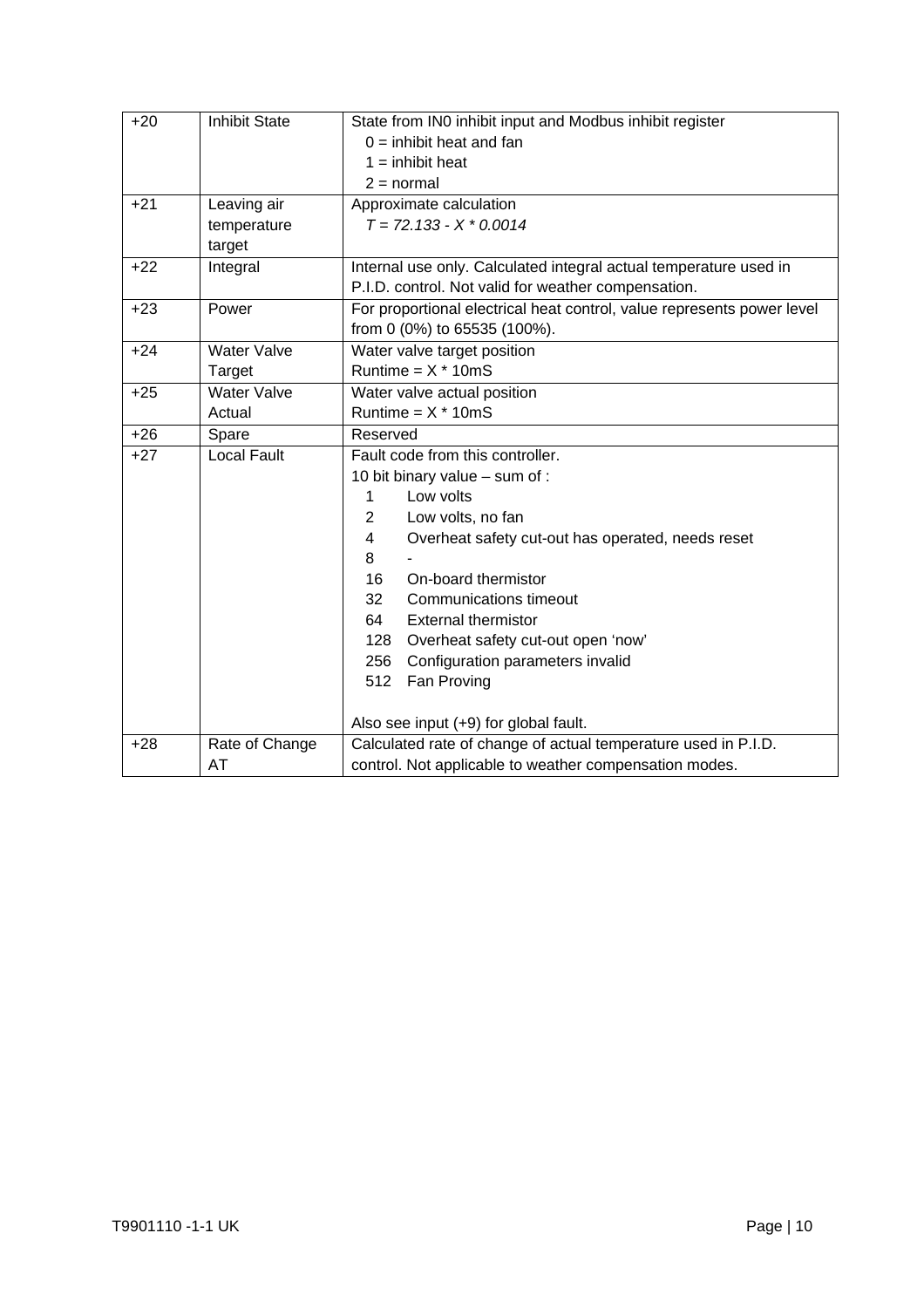### **4.2 Holding Registers**

Holding registers may be both read and modified using Modbus commands.

Registers 0-9 are volatile (i.e. not retained on removal of power) and are used for active control of operation by a Modbus master controller.

Registers 10-19 are locked, and contain identification and usage information

Registers 20 onwards are parameters which control performance and temperature profiles. Changes to these registers are volatile (i.e. not retained on removal of power) unless a configuration EEPROM is fitted to the control PCB. To protect for unintentional changes to the EEPROM, the unlock register (+0) must be set to special value of 12345 to enable permanent changes.

| Address | Function                       | Description                                                               |
|---------|--------------------------------|---------------------------------------------------------------------------|
| 40001   | <b>Unlock EE</b>               | Protects the configuration EEPROM from accidental changes.                |
| $+0$    |                                |                                                                           |
|         |                                | To allow permanent modifications to holding register parameters           |
|         |                                | +18 onward, first set this register is set to the unlock value of 12345.  |
|         |                                | A configuration EEPROM must be fitted.                                    |
|         |                                |                                                                           |
| $+1$    | <b>Modbus Heat</b><br>Override | Default value 1024                                                        |
|         |                                | Value $0-255$ = heat level, fixed heat                                    |
|         |                                | Value $256-511$ = heat level, auto.                                       |
|         |                                | Value $512 = off$                                                         |
|         |                                | Value $1024$ = ignore this override                                       |
|         |                                |                                                                           |
|         |                                | Wall controller heat setting will be overridden                           |
|         |                                | For fixed heat appliances: 0-63 Cold, 64-127 Half heat,                   |
|         |                                | 128-255 Full heat                                                         |
|         |                                |                                                                           |
|         |                                | For proportional heat controller appliances, 0-255 gives                  |
|         |                                | 0-100% fixed heat                                                         |
|         |                                |                                                                           |
|         |                                | If in auto mode, the value between 256 and 511 sets the thermostat        |
|         |                                | temperature in proportion to the value.                                   |
| $+2$    | Modbus Fan                     | Default value 256                                                         |
|         | Override                       | Value $0-255$ = fan level, $256$ = use wall controller.                   |
|         |                                | Modify this value to remotely set fan speed. For fixed speed fans:        |
|         |                                | 0 Stop (* see note below)                                                 |
|         |                                | 64 Low fan speed                                                          |
|         |                                | 128 Mid fan speed                                                         |
|         |                                | 192 High fan speed                                                        |
|         |                                | Wall controller fan setting will be ignored when override is active.      |
|         |                                | Note: To turn off the control, setting the fan to zero is not             |
|         |                                | recommended - use holding registers +1 or +3 instead.                     |
|         |                                |                                                                           |
| $+3$    | <b>Wall controller Coil</b>    | Default value 0                                                           |
|         | Relays                         | Sets the state of the wall controller. 16 Bits of coils relays accessible |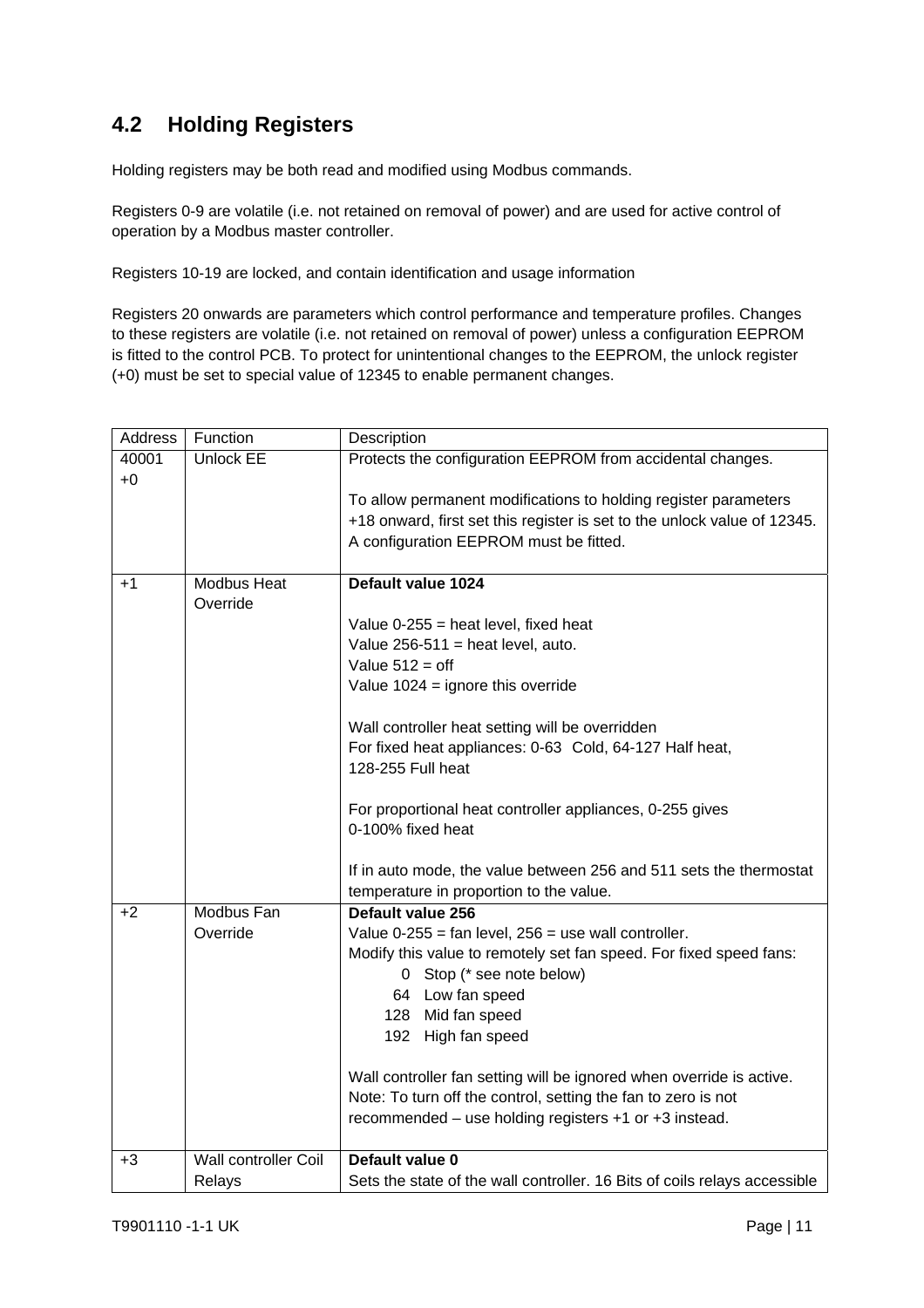|      |                    | as a holding register. These may also be modified and read using     |
|------|--------------------|----------------------------------------------------------------------|
|      |                    | the coil access commands.                                            |
|      |                    |                                                                      |
|      |                    | Set to the sum of the following:                                     |
|      |                    | On *<br>1                                                            |
|      |                    | $\overline{2}$<br>Off <sup>*</sup>                                   |
|      |                    | $4\overline{ }$<br>Auto *                                            |
|      |                    | 8<br>Manual *                                                        |
|      |                    | 16<br>(reserved for) Set Cooling *                                   |
|      |                    | 32<br>(reserved for) Clear Cooling *                                 |
|      |                    | 64<br><b>Inhibit Heat</b>                                            |
|      |                    | 128<br>Inhibit Fan                                                   |
|      |                    | 256<br>Lock wall controller on/off button                            |
|      |                    | 512<br>Lock wall controller Auto button                              |
|      |                    |                                                                      |
|      |                    | 1024 Lock wall controller heat buttons                               |
|      |                    | 2048 Lock wall controller fan buttons                                |
|      |                    | 4096 -                                                               |
|      |                    | 8192 -                                                               |
|      |                    | 16384 -                                                              |
|      |                    | 32768 -                                                              |
|      |                    |                                                                      |
|      |                    | * Bits 0-5 are acted on when changed from 0 to 1. To simply turn the |
|      |                    | control on/off set the register to 1 (on) and 2 (off).               |
| +4   | Room temperature   | Allows the Modbus controller to provide ambient indoor               |
|      | sensor override    | temperature. Simple thermostat auto mode only. Not valid for         |
|      |                    | weather compensation modes.                                          |
|      |                    |                                                                      |
|      |                    | Default value 0                                                      |
|      |                    | Value $0 =$ normal sensor                                            |
|      |                    | Value $1-255$ = override by Modbus.                                  |
|      |                    |                                                                      |
|      |                    | Calculate temperature in °C<br>$T = (85 + X)/11.4$                   |
|      |                    |                                                                      |
| $+5$ | External (outside) | Allows the Modbus controller to provide outdoor temperature          |
|      | temperature sensor | thermistor J10. Valid for full weather compensation modes, enabled   |
|      | override           | by option register bit3 (+25=8).                                     |
|      |                    |                                                                      |
|      |                    | Default value 0                                                      |
|      |                    | Value = $0$ , normal sensor on J10                                   |
|      |                    | Value $> 0$ , override                                               |
|      |                    |                                                                      |
| +6   | IN0 override       | Override the programmable input IN0                                  |
|      |                    | Default value 1024 = don't override                                  |
|      |                    | $=$ simulate short circuit<br>0                                      |
|      |                    | $~1890$ = simulate open circuit                                      |
|      |                    | The function of this input is defined by register +66.               |
| $+7$ | IN1 override       | Override the programmable input IN1                                  |
|      |                    | Default $1024 =$ don't override                                      |
|      |                    | $=$ simulate short circuit<br>0                                      |
|      |                    | $\sim$ 890 = simulate open circuit                                   |
|      |                    | The function of this input is defined by register +67.               |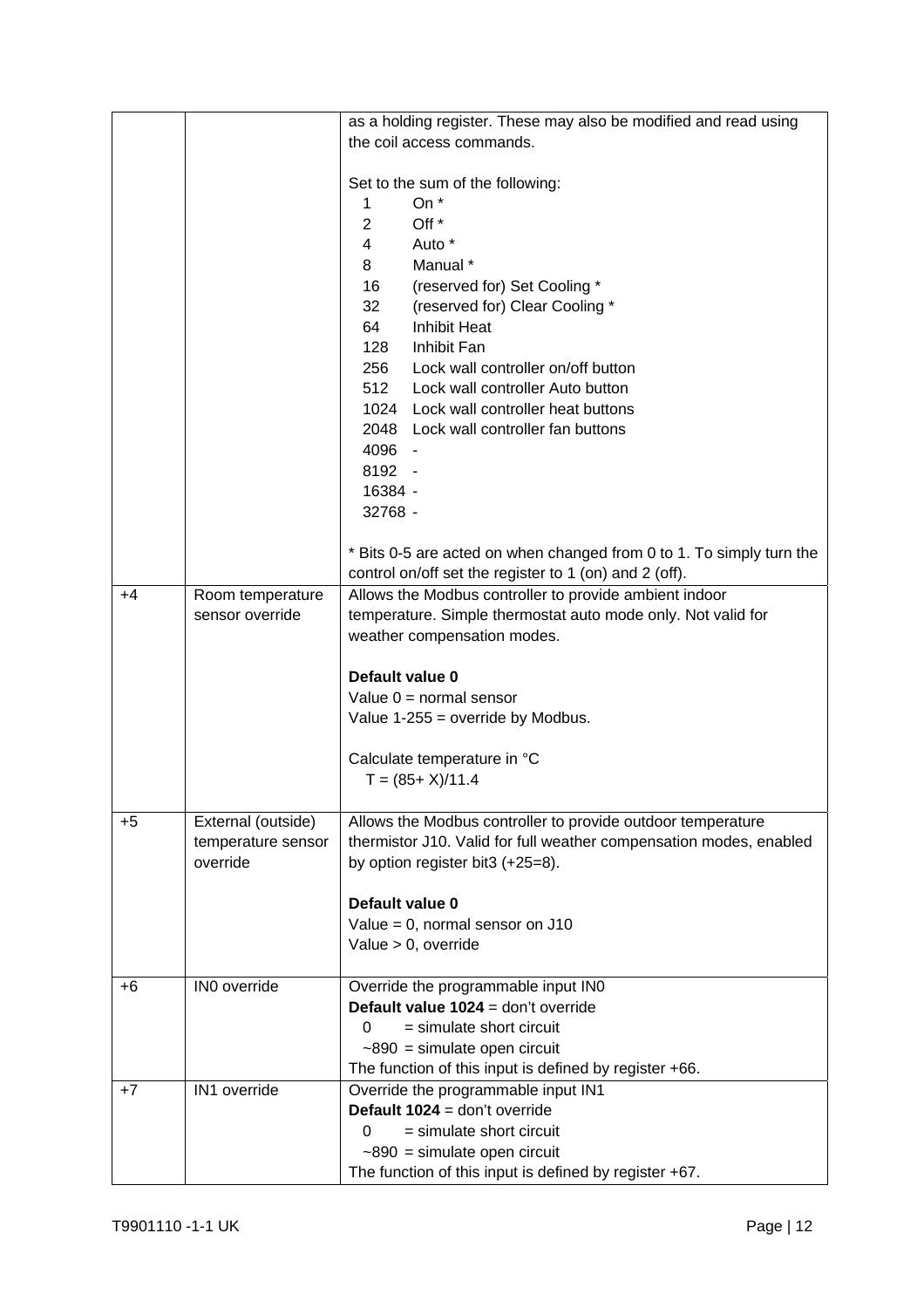| $+8$  | <b>Thermal Trip Reset</b> | Default value 0                                                        |
|-------|---------------------------|------------------------------------------------------------------------|
|       |                           | To clear a thermal trip fault, it is necessary to power down the       |
|       |                           | control and power up after the thermal trip has reset.                 |
|       |                           | The fault condition may then be reset by writing the value 54321 to    |
|       |                           | this register, then writing 12345.                                     |
| $+9$  | Aux Relay                 | Default value is from (+64)                                            |
|       |                           | Selects the mode of the programmable aux relay RLY1.                   |
|       |                           | 0 : Relay off                                                          |
|       |                           | 1 : Relay on                                                           |
|       |                           | 2 : Relay energised on no local faults                                 |
|       |                           | 3 : Relay energised on any local fault                                 |
|       |                           | 4 : Relay energised on global no faults **                             |
|       |                           | 5 : Relay energised on global any fault **                             |
|       |                           | 6 : Relay energised when no local faults and switched on.              |
|       |                           | 7 : Outside temperature comparator (+55,+56)                           |
|       |                           | 8 : Relay energised in cooling mode                                    |
|       |                           | * Value from power-up is read from (+70), normally 4.                  |
|       |                           | ** Global fault is the combined fault value from slave units, any may  |
|       |                           | take up to 60 seconds to reset.                                        |
| $+10$ | Device                    | Locked, read-only device identifier. V9 Ecopower always returns        |
|       |                           | 130.                                                                   |
| $+11$ | Software Version          | Locked, read-only, $144 = 9.0$                                         |
| $+12$ | Serial number High        | Locked, read-only                                                      |
| $+13$ | Serial number             | Locked, read-only                                                      |
|       | Low                       |                                                                        |
| $+14$ | ID                        | Read-only                                                              |
| $+15$ | Maxheats, Maxfans         | Read only                                                              |
| $+16$ | Run Hours                 | Operating hours with the fan running. Max value 65535 = 7.5years.      |
|       |                           | Partial hours are not recorded if the power is interrupted. Read-only. |
| $+17$ | <b>Service Hours</b>      | Operating hours with the fan running. Read-only.                       |
| $+18$ | <b>Trip Count</b>         | Counts operations on the over-temperature protective thermostat.       |
|       |                           | Read-only.                                                             |
| $+19$ | Spare                     |                                                                        |
| $+20$ | Modbus Baud               | Default value 9600                                                     |
|       |                           | Valid values 4800, 9600, 19200, 38400.                                 |
|       |                           | Modification only takes effect after power is removed and replaced.    |
| $+21$ | <b>Modbus Address</b>     | Default value 200                                                      |
|       |                           | Valid values 0 - 255                                                   |
|       |                           | Modification only takes effect after power is removed and replaced.    |
| $+22$ | Fan Start Time            | Default value 250                                                      |
|       |                           | Valid $0 - 255$ .                                                      |
|       |                           | Duration (x0.04 seconds) to run fan at full speed on start up.         |
|       |                           | Do not modify                                                          |
| $+23$ | Step down time /          | Default value 1,1                                                      |
|       | step up time              | For relay controlled fans, adds a short delay changing speeds          |
|       |                           | Do not modify                                                          |
| $+24$ | Run-on cool-down          | Default value $12000$ (x 0.01 seconds = 120 seconds)                   |
|       | time                      | Valid 0-65535                                                          |
|       |                           | Maximum time to run fan after switch off if the elements are hot.      |
|       |                           | Note: DIP switch 2 only set can disable fan run-on for water heated    |
|       |                           | air curtains.                                                          |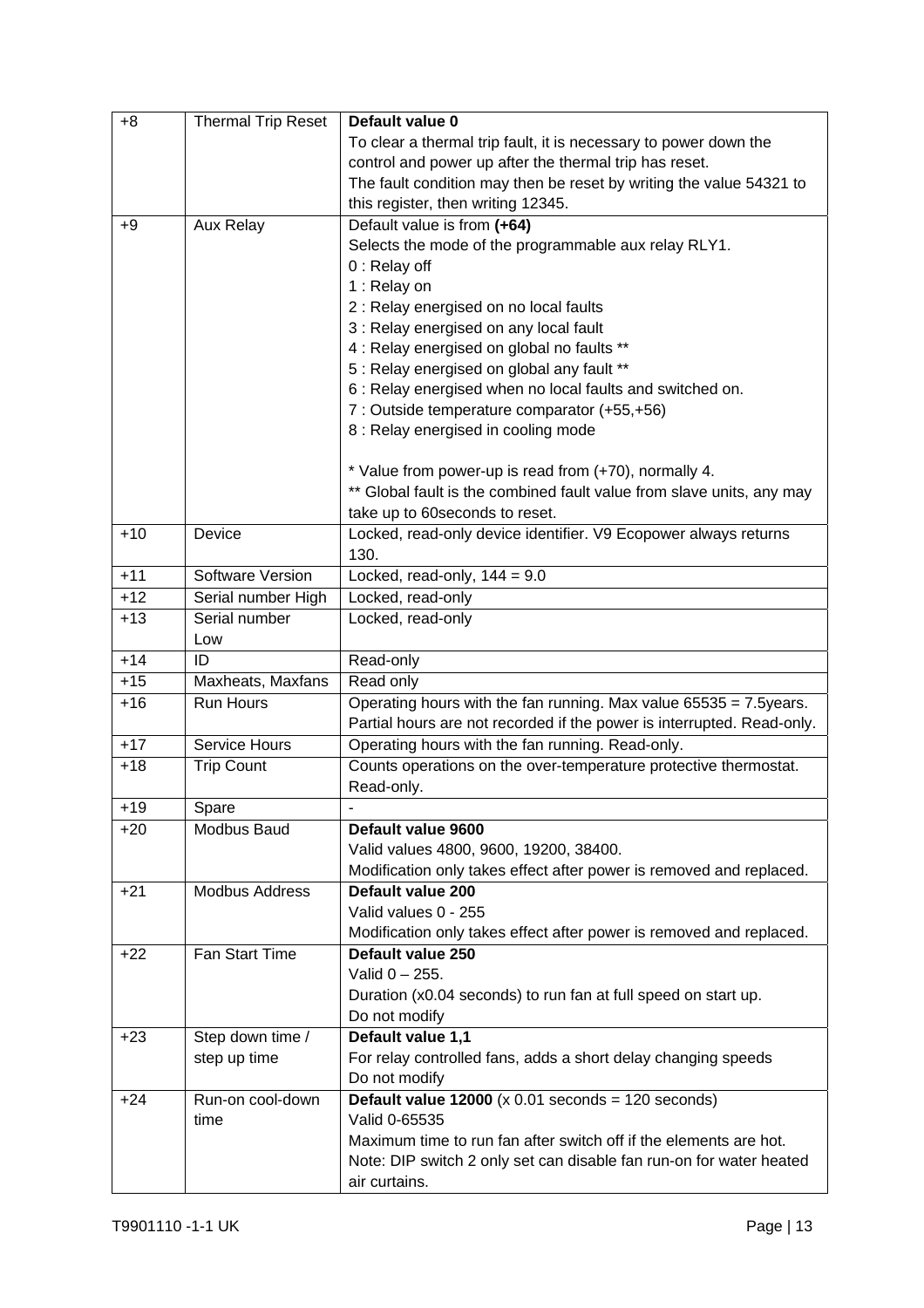| $+25$ | Option         | Default value 0 Wall controller is required, no cooling option                                                                                                                                                                                                                                                                                               |
|-------|----------------|--------------------------------------------------------------------------------------------------------------------------------------------------------------------------------------------------------------------------------------------------------------------------------------------------------------------------------------------------------------|
|       |                | <b>Bitwise value</b><br>1<br>Allow operation without wall controller<br>Cooling Mode Enabled (Local input)<br>2<br>$\overline{4}$<br>Cooling mode enabled (wall switch control)<br>8<br>Enable compatibility mode and enable full weather<br>compensation.                                                                                                   |
| $+26$ | DT Zero        | Default value 140                                                                                                                                                                                                                                                                                                                                            |
| $+27$ | AT Zero        | Not used in weather compensation modes.<br>Offset desired room temperature range on the wall controller in auto<br>mode. Increasing the value will make the range hotter and reducing<br>it will make it cooler. Sensitivity is approximately 11 count/°C so, for<br>example, a value of 118 will move the thermostat range 2°C colder.<br>Default value 712 |
|       |                | Temperature offset adjustment. Not used in weather compensation<br>modes or with the wall controller temperature sensor.<br>Adjust measured of temperature range on the on-board in auto<br>mode. Reduce value by 11 counts per degree, so for example<br>change to 705 to make thermostat range one degree hotter.                                          |
| $+28$ | xt2on, xt2off  | For weather compensation without SSR or MWV.<br>Full heat outside temperature thresholds.<br>Only used for weather compensation mode with 'off-half-full' heat<br>control (paella).                                                                                                                                                                          |
|       |                | Default value 159,148<br>Packed two byte value.<br>159 = 10degrees 18.42k<br>$148 = 12$ degrees $16.92k$                                                                                                                                                                                                                                                     |
| $+29$ | xt1on, xt1off  | Ensure xt2on is greater than xt2off.<br>For weather compensation without SSR or MWV.<br>Half heat outside temperature thresholds.<br>Only used for weather compensation mode with 'off-half-full' heat<br>control (paella).                                                                                                                                  |
|       |                | Default value 133,124<br>Packed two byte value.<br>$133 = 15$ degrees $14.74k$<br>$124 = 17$ degrees $13.47k$                                                                                                                                                                                                                                                |
| $+30$ | Weather comp 1 | Ensure xt1on is greater than xt1off.<br>Setpoint for weather compensation profile with SSR or MWV.<br>Default value 0, 69 (0°C, 69%)<br>* see weather compensation profile.                                                                                                                                                                                  |
| $+31$ | Weather comp 2 | Setpoint for weather compensation profile with SSR or MWV.<br>Default value 80, 33 (80°C, 33%)<br>* see weather compensation profile.                                                                                                                                                                                                                        |
| $+32$ | Weather comp 3 | Setpoint for weather compensation profile with SSR or MWV.<br>Default value 150, 0 (15°C, 0%)<br>* see weather compensation profile.                                                                                                                                                                                                                         |
| $+33$ | Weather comp 4 | Setpoint for weather compensation profile with SSR or MWV.<br>Default value 160, 0 (16°C, 0%)<br>* see weather compensation profile.                                                                                                                                                                                                                         |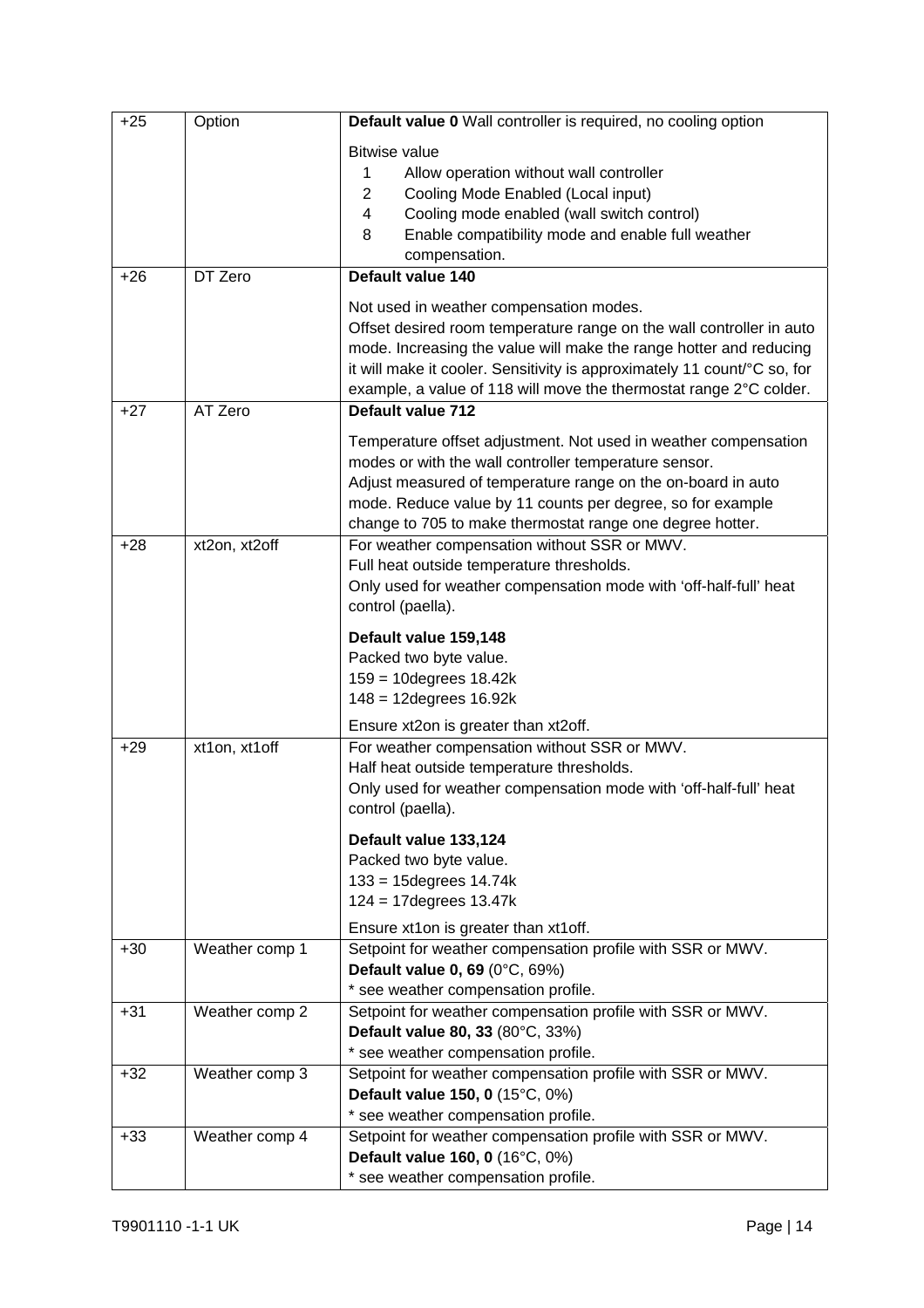| $+34$ | LAT0%                | Default value 18                                                                  |
|-------|----------------------|-----------------------------------------------------------------------------------|
|       | Leaving air          | For appliances with SSR or MWV and leaving air temperature                        |
|       | temperature 0%       | sensor fitted.                                                                    |
|       |                      | Minimum outlet temperature. Value in degrees C.                                   |
| $+35$ | LAT100%              | Default value 50                                                                  |
|       | Leaving air          | For appliances with SSR or MWV and leaving air temperature                        |
|       | temperature 100%     | sensor fitted.                                                                    |
|       |                      | Maximum outlet temperature. Value in degrees C.                                   |
| $+36$ | LATCOOL0%            | Default value 23                                                                  |
|       | Leaving air          | For appliances with cooling option only                                           |
|       | temperature 0%       | Maximum target outlet temperature in cooling mode. Value in                       |
|       |                      | degrees C.                                                                        |
| $+37$ | LATCOOL100%          | Default value 13                                                                  |
|       | Leaving air          | For appliances with cooling option only                                           |
|       | temperature 100%     | Minimum target outlet temperature in cooling mode. Value in                       |
|       |                      | degrees C.                                                                        |
| $+38$ | Fan Min              | Default value 50                                                                  |
|       |                      | For EC variable speed fans only, output to fan at low speed setting.              |
|       |                      | Output 0=0%, 255=100%.                                                            |
|       | Fan Mid              | Do not set fan speeds below recommended values.<br>Default value 130              |
| $+39$ |                      |                                                                                   |
|       |                      | For EC variable speed fans only, output to fan at mid speed setting.<br>See $+38$ |
| $+40$ | Fan Max              | Default value 255                                                                 |
|       |                      | For EC variable speed fans only, output to fan at high speed setting.             |
|       |                      | See +38                                                                           |
| $+41$ | Interlock 1 fan/heat | 0,0. Do not modify                                                                |
| $+42$ | Interlock 2 fan/heat | 192,127. Do not modify                                                            |
| $+43$ | Interlock 3 fan/heat | 128,127. Do not modify                                                            |
| $+44$ | Thermostat           | 0,12 Do not modify                                                                |
|       | differentials        |                                                                                   |
|       |                      |                                                                                   |
| $+45$ | Thermostat           | 6,18 Do not modify                                                                |
|       | differentials        |                                                                                   |
| $+46$ | Thermostat           | 12,24 Do not modify                                                               |
|       | differentials        |                                                                                   |
| $+47$ | Spare                |                                                                                   |
| $+48$ | Water Valve          | Default value 45,10                                                               |
|       | Deadzone,            | Scaling 45 counts per degree.                                                     |
|       | <b>Water Valve</b>   | Prevent movements of water valve with small LAT temperature                       |
|       | Deadzone Cool        | errors. Higher = less movements, less accurate temperature control.               |
|       |                      | A low value may reduce water valve lifespan due to addition                       |
|       |                      | operations. Two byte values for warm and cool modes of operation.                 |
| $+49$ | Water Valve Max      | Default value 75 $(= 75$ seconds)                                                 |
|       |                      | Maximum runtime of the water valve actuator.                                      |
| $+50$ | <b>Water Valve</b>   | Default value 75                                                                  |
|       | Overclose            | Additional time to drive valve closed to ensure valve is shut.                    |
| $+51$ | Heat minimum         | Default value 64                                                                  |
|       |                      | Minimum power when prevent 0kw dipswitch on wall controller set.                  |
| $+52$ | <b>Inhibit Delay</b> | Default value 40, $x 10 \text{mS} = 0.4$ seconds                                  |
|       |                      | Time to act on setting inhibit by IN1.                                            |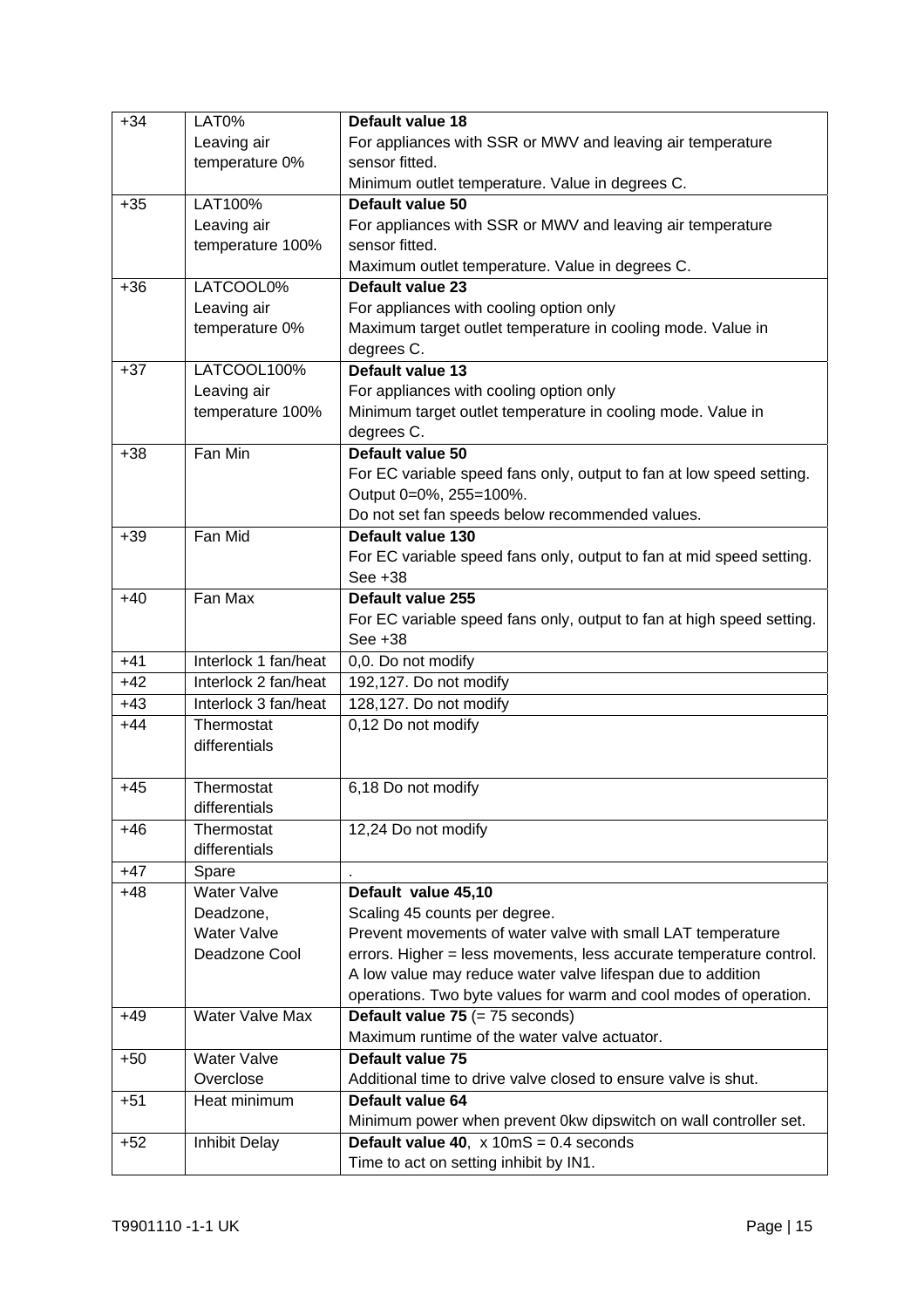| $+53$ | Inhibit Delay Off       | Default value 1500, $x$ 10mS = 15.0 seconds                                     |
|-------|-------------------------|---------------------------------------------------------------------------------|
|       |                         | Time to act on releasing inhibit by IN1.                                        |
|       |                         |                                                                                 |
| $+54$ | Special Mode            | Default value $0 =$ Normal                                                      |
|       |                         | 1 = French auto, requires external temperature sensor, will inhibit             |
|       |                         | heat above [ExtT1,+55], and re-enable below [ExtT0,+56].                        |
|       |                         |                                                                                 |
| $+55$ | Ext <sub>T1</sub>       | $124 = 18.0^{\circ}C$                                                           |
| $+56$ | Ext <sub>T0</sub>       | $135 = 16.0^{\circ}C$                                                           |
| $+57$ | Doorswitch Reset        | Default value 30 (= 30 seconds)                                                 |
|       | Time                    | On resetting the door switch input, the controller remains in door-             |
|       |                         | open mode for this time.                                                        |
| $+58$ | Doorswitch Max          | Reduced heat output when door switch input is active (door closed)              |
|       | <b>Standby Heat</b>     | $0 = Cold$ (default)                                                            |
|       |                         | $128 = max$ half heat                                                           |
|       |                         | $255 = no reduction$                                                            |
| $+59$ | Doorswitch Max          | Reduced fan speed when door switch input is active (door closed)                |
|       | Standby Fan             | $0 = stop$                                                                      |
|       |                         | $64 = low (default)$                                                            |
|       |                         | $128 = \text{medium}$                                                           |
|       |                         | $255 = no reduction$                                                            |
| $+60$ | Integral T/stat         | Default value 128                                                               |
|       |                         | Stability of the room temperature control feedback loop for                     |
|       |                         | electrically heated air curtains with SSR only. Higher is less                  |
|       |                         | responsive and more stable.                                                     |
| $+61$ | Integral LAT            | Default value 128                                                               |
|       |                         | Stability of the temperature control feedback loop for electrically             |
|       |                         | heated air curtains with SSR only in manual mode. Higher is less                |
|       |                         | responsive and more stable.                                                     |
| $+62$ | Integral Water          | Default value 8                                                                 |
|       |                         | Stability of the environment temperature control feedback loop, for             |
|       |                         | modulating water air curtains. Higher is less responsive and more               |
|       |                         | stable.                                                                         |
| $+63$ | Integral Water LAT      | Default value 64                                                                |
|       |                         | Stability of the leaving air temperature feedback loop for modulating           |
|       |                         | water air curtains. Higher is less responsive and more stable.                  |
| $+64$ | Integral Cooling        | Default value 8                                                                 |
|       |                         | For air curtains with cooling option only. Stability of the environment         |
|       |                         | temperature control feedback loop, for modulating water air curtains            |
|       |                         | in cooling mode. Higher is less responsive and more stable.<br>Default value 64 |
| $+65$ | Integral Cooling<br>LAT | For air curtains with cooling option only. Stability of the leaving air         |
|       |                         | temperature feedback loop for modulating water air curtains in                  |
|       |                         | cooling mode. Higher is less responsive and more stable.                        |
| $+66$ | Differential T/stat     | Default value 0                                                                 |
|       |                         | Intake air thermostat. If non-zero, thermostatic control reacts to rate         |
|       |                         | of change of temperature (PID), helping to prevent overshoot. $0 =$             |
|       |                         | disabled, by default.                                                           |
| $+67$ | Differential T/stat     | Default value 15                                                                |
|       | WS                      | Wall controller thermostat mode only. If non-zero, thermostatic                 |
|       |                         | control reacts to rate of change of temperature (PID), helping to               |
|       |                         | prevent overshoot.                                                              |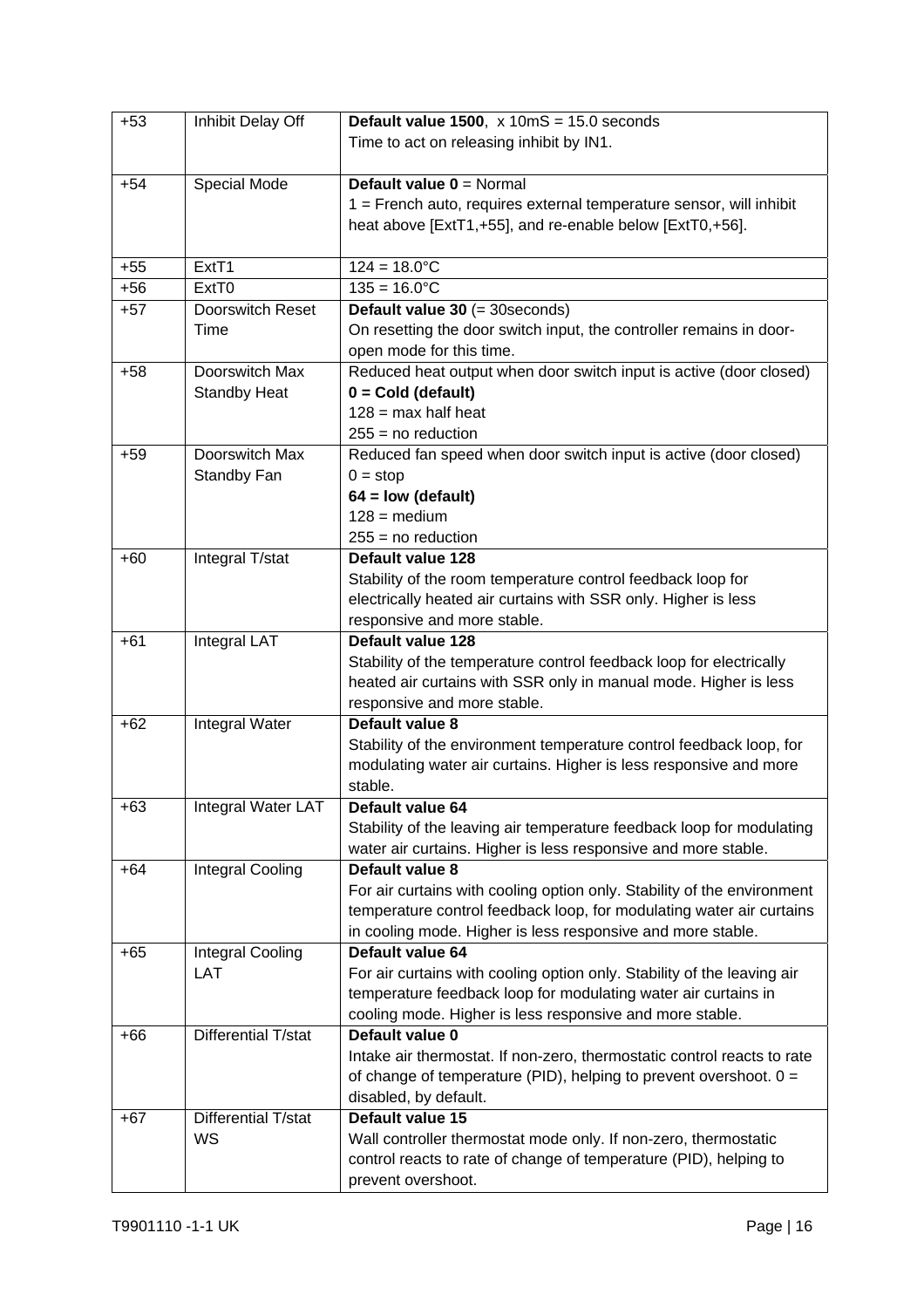| $+68$ | Spare           |                                                                                                                                                                                                                                                                                                                                                                        |
|-------|-----------------|------------------------------------------------------------------------------------------------------------------------------------------------------------------------------------------------------------------------------------------------------------------------------------------------------------------------------------------------------------------------|
| $+69$ | Spare           |                                                                                                                                                                                                                                                                                                                                                                        |
| $+70$ | Relay mode at   | Aux relay control mode, copied to (+9) at start-up.                                                                                                                                                                                                                                                                                                                    |
|       | power up        | Default value 4: Global healthy relay.                                                                                                                                                                                                                                                                                                                                 |
| $+71$ | Wall control at | Default value 0                                                                                                                                                                                                                                                                                                                                                        |
|       | power-up        |                                                                                                                                                                                                                                                                                                                                                                        |
| $+72$ | IN0 mode        | Function of INO programmable input. Default value 1 (Inhibit).                                                                                                                                                                                                                                                                                                         |
|       |                 | 0 - No function, resistance readable by Modbus.<br>1 - Inhibit, short-circuit to enable, 3k3 = run cold.<br>2 - Select by DIP4 dipswitch.<br>Off: Simple Weather Compensation<br>On : Door switch (global, master controls slaves).<br>3 - Door switch (local controller only).<br>4 - Door switch (global, master controls slaves)<br>5 - Simple weather compensation |
| $+73$ | IN1 mode        | Function of IN1 programmable input. Default value 2 (DIP 4 selects<br>simple weather compensation or door input).<br>See +72 for function.                                                                                                                                                                                                                             |
| $+74$ | <b>SSR Rate</b> | Default value 512                                                                                                                                                                                                                                                                                                                                                      |
|       |                 | Used in electrically heated air curtains with SSR control. Frequency                                                                                                                                                                                                                                                                                                   |
|       |                 | of pulse width control.                                                                                                                                                                                                                                                                                                                                                |
| $+75$ | Test mode       | Do not modify                                                                                                                                                                                                                                                                                                                                                          |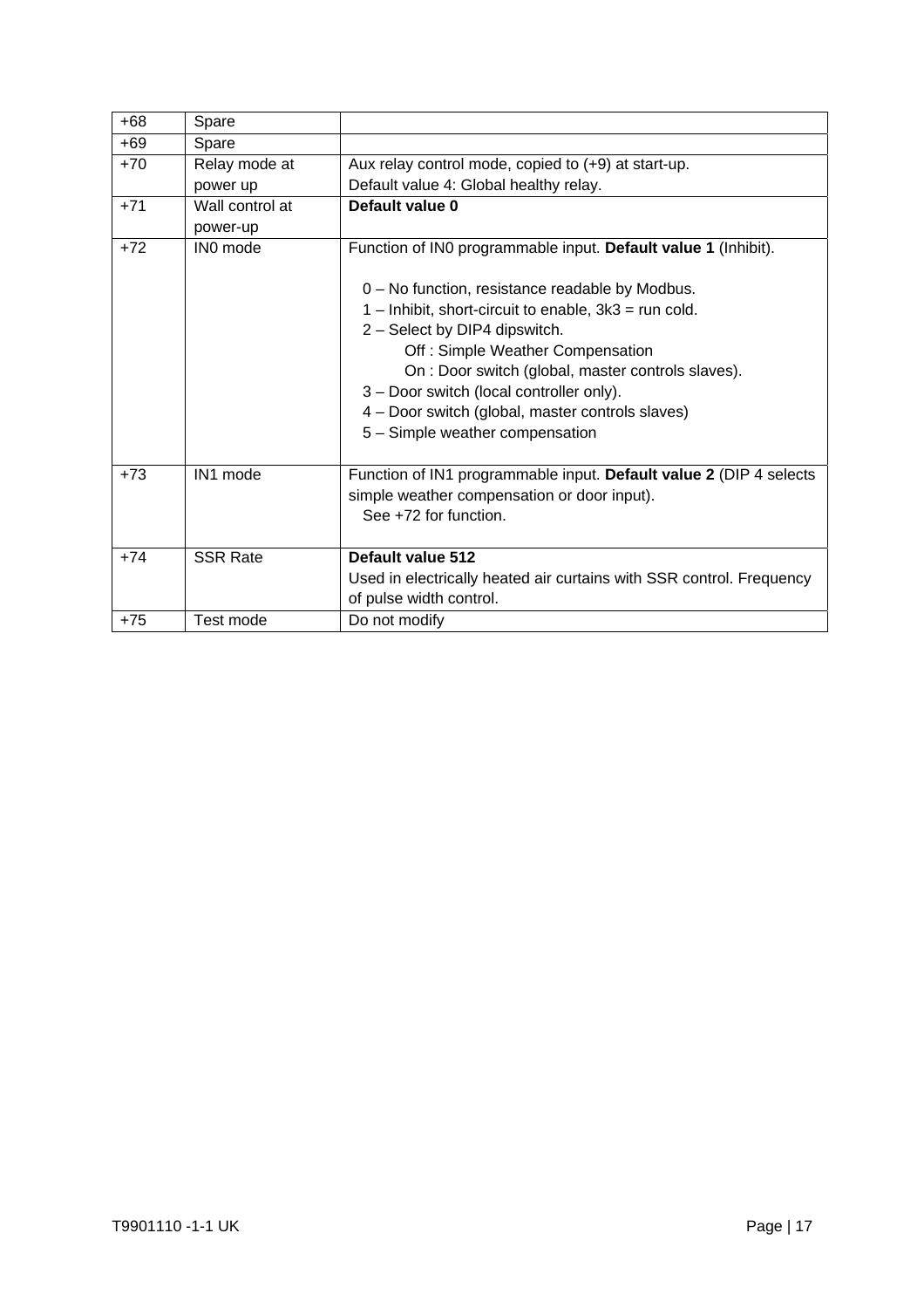### **4.3 Coils**

Coil Relays: These are binary values that may also be modified and read using the modus coil access commands.

| $+0$  | On *                               |
|-------|------------------------------------|
| $+1$  | Off *                              |
| $+2$  | Auto *                             |
| $+3$  | Manual <sup>*</sup>                |
| $+4$  | <b>Inhibit Heat</b>                |
| $+5$  | Inhibit Fan                        |
| $+6$  |                                    |
| $+7$  |                                    |
| $+8$  | Lock wall controller on/off button |
| $+9$  | Lock wall controller Auto button   |
| $+10$ | Lock wall controller heat buttons  |
| $+11$ | Lock wall controller fan buttons   |
| $+12$ |                                    |
| $+13$ |                                    |
| $+14$ |                                    |
| $+15$ |                                    |

As an alternative, it may be simpler to access holding register +9, which contains all 16 coil bits.

\* Bits 0-3 are only acted on when changed from 0 to 1.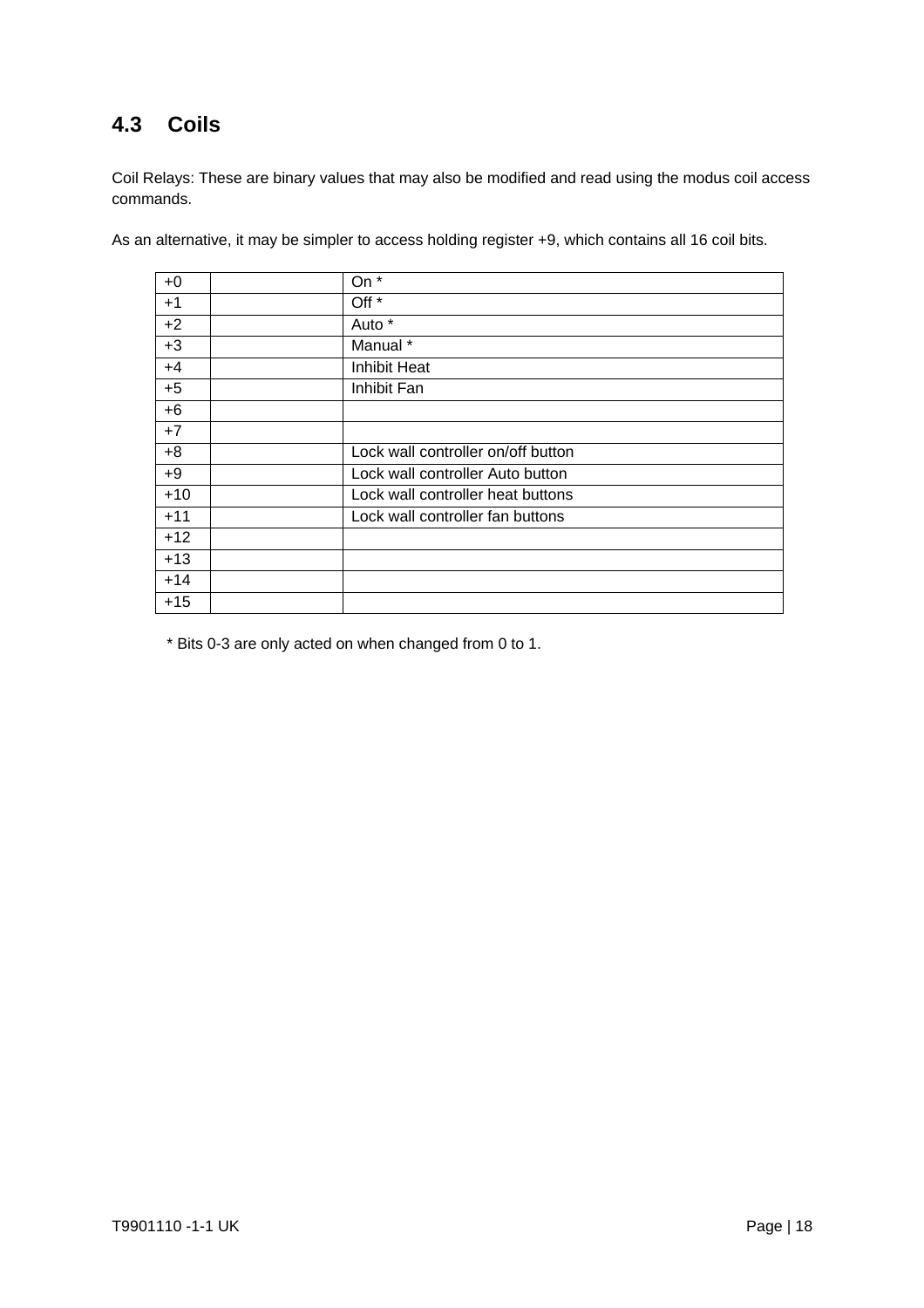### **5. 7-DAY TIMER**

A built-in Timer module, which is included within ECObus®, is selected by clicking the left mouse button on the '7-Day Timer' tab, see Figure 9. Click 'OK' on the 'Created event file CurtainCall.xml'.



**Figure 9**

The air curtain is currently set to high fan-speed, automatic mode with 50% heating Power. From the computer system the current time is 11:50 am on a Friday. Press the double left arrow key and edit the Friday Off time to 11:55:00, refer to Figure 10 below.

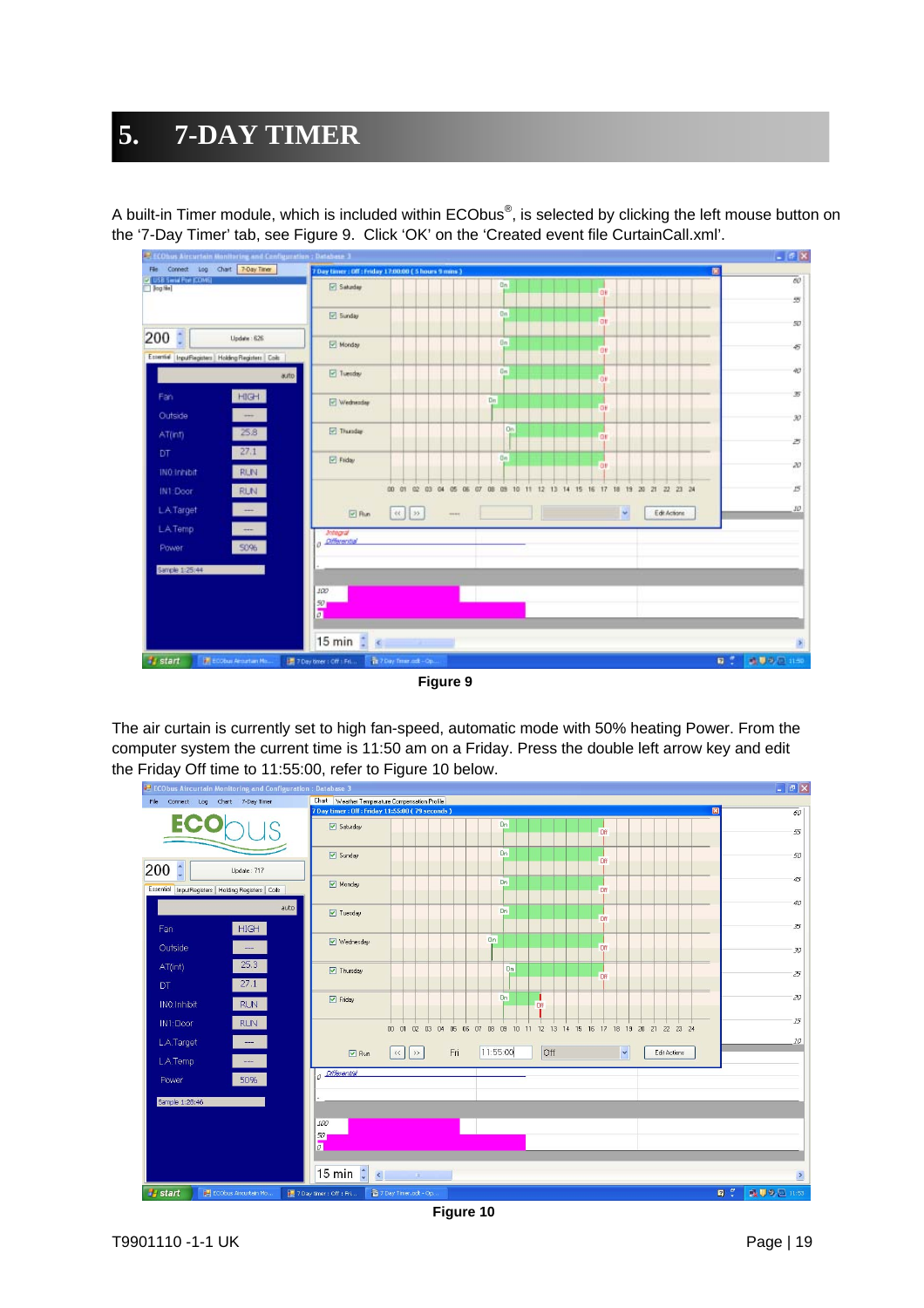

#### At 11:55am, the air curtain heating stage is disabled and a 2-minute fan over-run (purge) occurs.

**Figure 11**

At 11:57am the air curtain fan stops, refer to Figure 12.



**Figure 12**